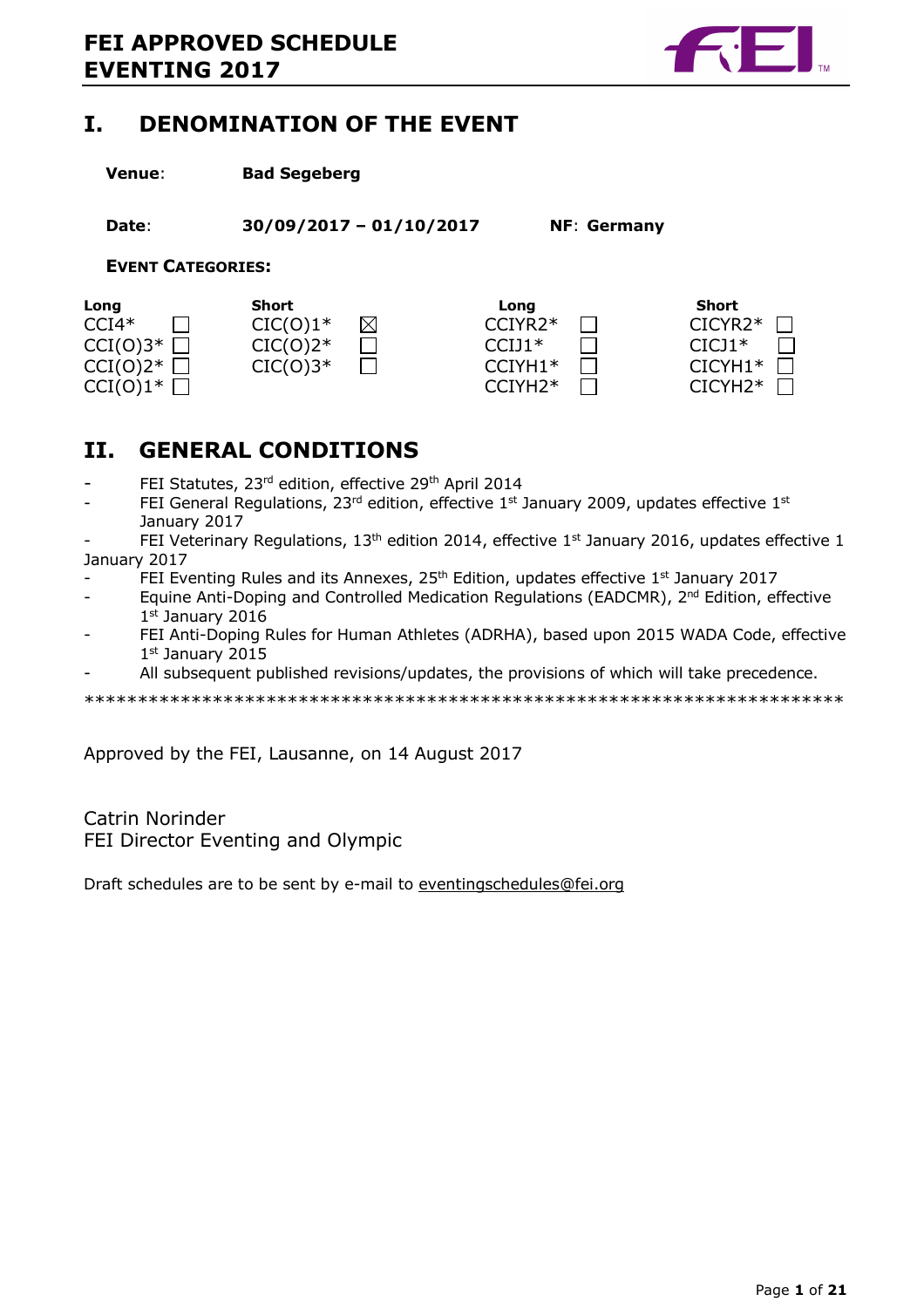# FEI APPROVED SCHEDULE **EVENTING 2017**



## **TABLE OF CONTENTS**

| I.             |                                                         |  |
|----------------|---------------------------------------------------------|--|
| II.            |                                                         |  |
| III.           | THE FEI CODE OF CONDUCT FOR THE WELFARE OF THE HORSE  4 |  |
| IV.            |                                                         |  |
|                |                                                         |  |
| $\mathbf{1}$ . |                                                         |  |
| 2.<br>3.       |                                                         |  |
|                |                                                         |  |
| V.             |                                                         |  |
| VI.            |                                                         |  |
| $\mathbf{1}$ . |                                                         |  |
| 2.             |                                                         |  |
| VII.           |                                                         |  |
| $\mathbf{1}$ . |                                                         |  |
| 2.             |                                                         |  |
| 3.             |                                                         |  |
| 4.             |                                                         |  |
| VIII.          |                                                         |  |
|                |                                                         |  |
| 1.             |                                                         |  |
| IX.            |                                                         |  |
| Х.             |                                                         |  |
| 1.             |                                                         |  |
|                |                                                         |  |
| 2.             |                                                         |  |
|                |                                                         |  |
| XI.            |                                                         |  |
| 1.             |                                                         |  |
| 2.             |                                                         |  |
| 3.<br>4.       |                                                         |  |
| 5.             |                                                         |  |
| 6.             |                                                         |  |
| 7.             |                                                         |  |
| 8.             |                                                         |  |
| 9.             |                                                         |  |
| 10.            |                                                         |  |
| 11.<br>12.     |                                                         |  |
|                |                                                         |  |
| XII.           |                                                         |  |
| $\mathbf{1}$ . |                                                         |  |
| 2.             |                                                         |  |
| 3.<br>4.       |                                                         |  |
| 5.             |                                                         |  |
| 6.             |                                                         |  |
| 7.             |                                                         |  |
|                | 7.1.                                                    |  |
|                | 7.2.                                                    |  |
|                | 7.3.                                                    |  |
|                | 7.4.<br>7.5.                                            |  |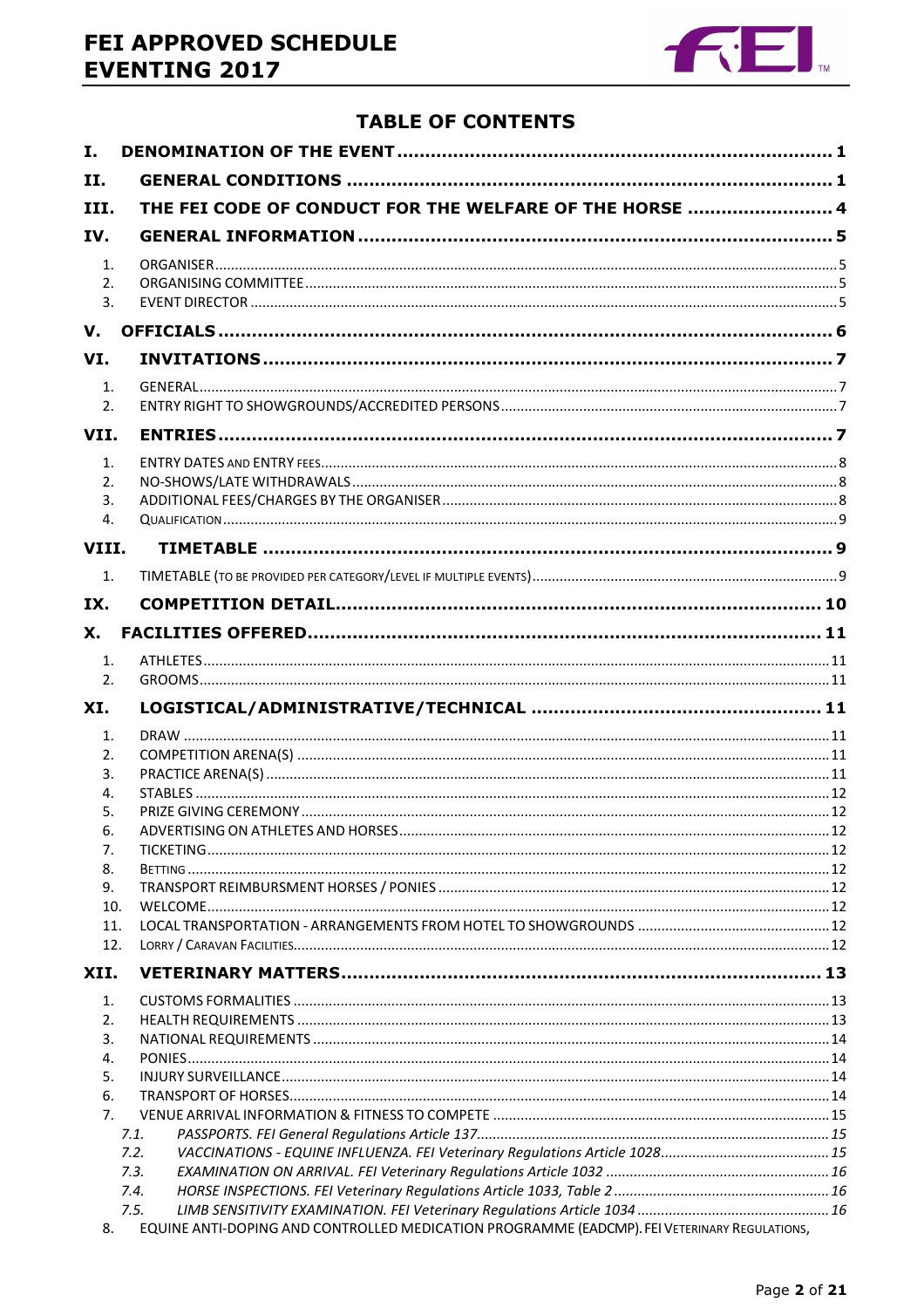# FEI APPROVED SCHEDULE **EVENTING 2017**



|                | 8.1. |  |
|----------------|------|--|
|                | 8.2. |  |
| XIII.          |      |  |
| XIV.           |      |  |
| $\mathbf{1}$   |      |  |
| $\mathcal{P}$  |      |  |
|                | 2.1  |  |
|                | 2.2. |  |
| 3.             |      |  |
| 4.             |      |  |
| 5.             |      |  |
| 6.             |      |  |
| 7 <sub>1</sub> |      |  |
| 8.             |      |  |
| XV.            |      |  |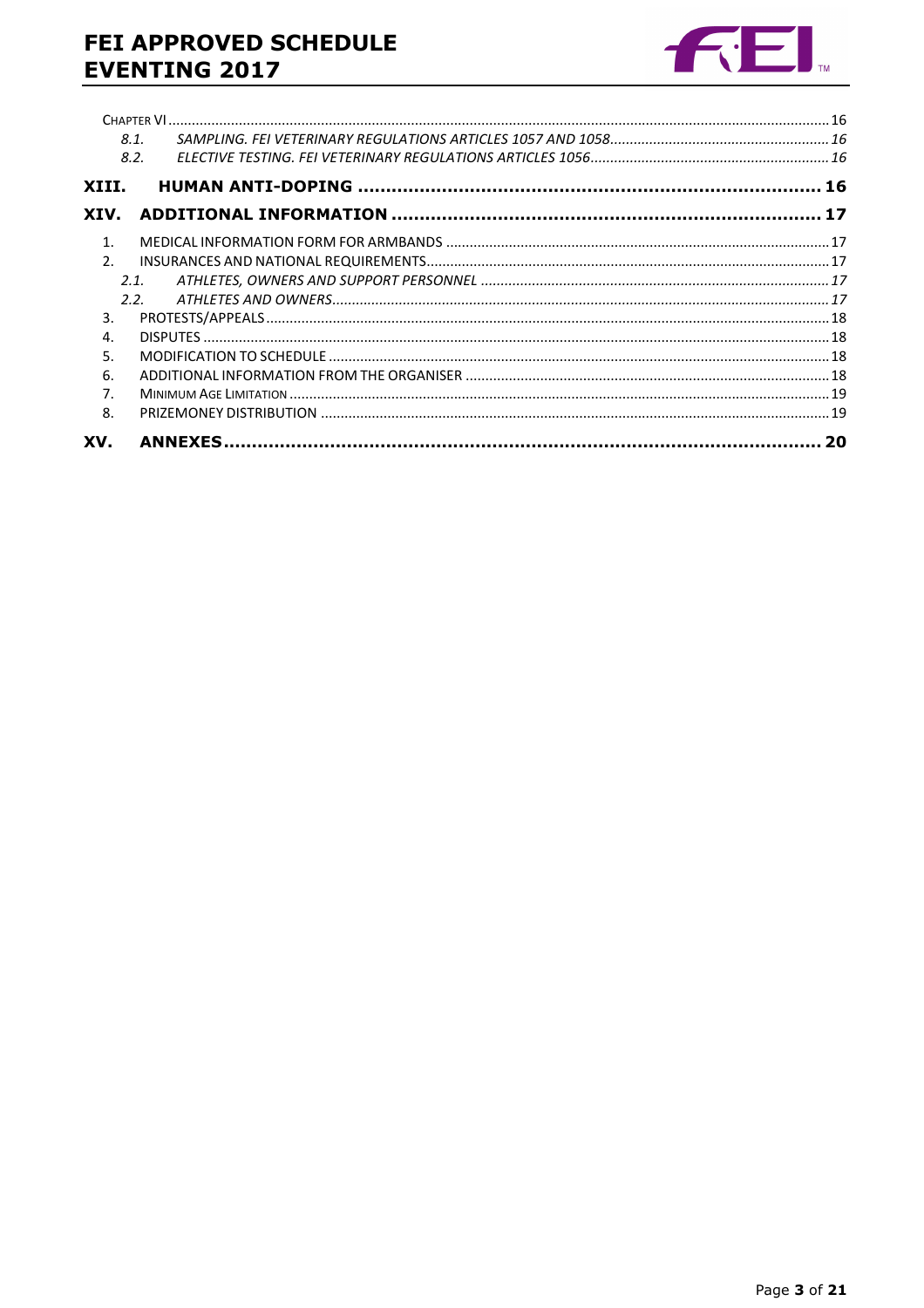

## **III. THE FEI CODE OF CONDUCT FOR THE WELFARE OF THE HORSE**

The Fédération Equestre Internationale (FEI) expects all those involved in international equestrian sport to adhere to the FEI's Code of Conduct and to acknowledge and accept that at all times the welfare of the horse must be paramount and must never be subordinated to competitive or commercial influences.

- 1. At all stages during the preparation and training of competition horses, welfare must take precedence over all other demands. This includes good horse management, training methods, farriery and tack, and transportation.
- 2. Horses and Athletes must be fit, competent and in good health before they are allowed to compete. This encompasses medication use, surgical procedures that threaten welfare or safety, pregnancy in mares and the misuse of aids.
- 3. Events must not prejudice horse welfare. This involves paying careful attention to the competition areas, ground surfaces, weather conditions, stabling, site safety and fitness of the horse for onward travel after the event.
- 4. Every effort must be made to ensure that horses receive proper attention after they have competed and that they are treated humanely when their competition careers are over. This covers proper veterinary care, competition injuries, euthanasia and retirement.
- 5. The FEI urges all involved with the sport to attain the highest levels of education in their areas of expertise.

A full copy of this Code can be obtained from the Fédération Equestre Internationale, HM King Hussein I Building, Chemin de la Joliette 8, 1006 Lausanne, Switzerland. Telephone: +41 21 310 47 47. The Code is available in English. The Code is also available on the FEI's website: www.fei.org.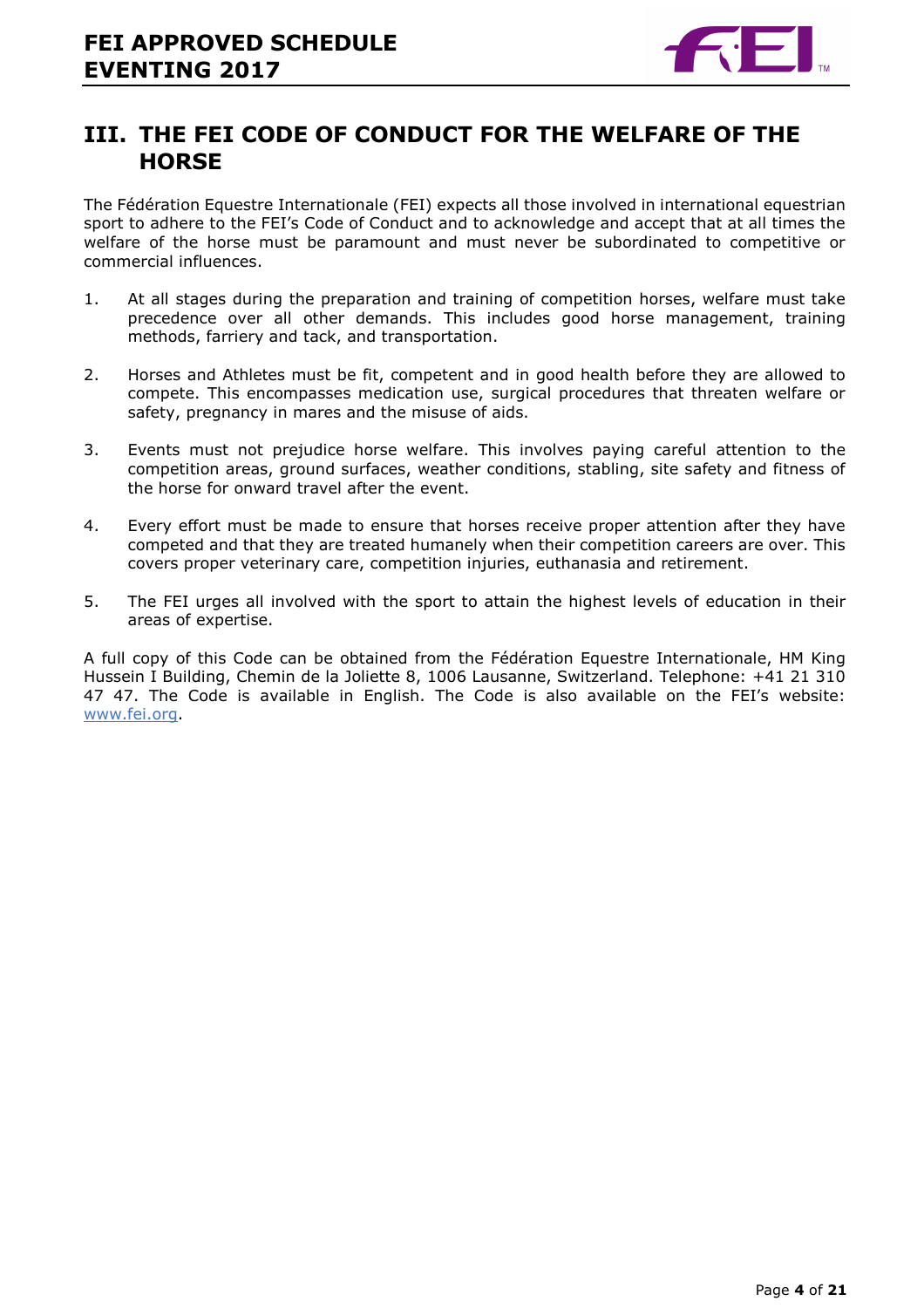

# **IV. GENERAL INFORMATION**

#### **1. ORGANISER**

| Name:<br>Address:<br>Telephone:<br>Fax:<br>Email:<br>Website: | RuFV Bad Segeberg u. U. e. V.<br>Falkenburgerstr. 29, D-23795 Bad Segeberg<br>+49 4551 8892-13 (Pferdesportverb.SH, D. Wiemann)<br>+49 4551 8892-20 (Pferdesportverb.SH, D. Wiemann)<br>wiemann@psvsh.de<br>www.reiten-sh.info                                                                                                                                                                            |
|---------------------------------------------------------------|-----------------------------------------------------------------------------------------------------------------------------------------------------------------------------------------------------------------------------------------------------------------------------------------------------------------------------------------------------------------------------------------------------------|
| <b>Contact Details Show Ground:</b>                           |                                                                                                                                                                                                                                                                                                                                                                                                           |
| Address:<br>Telephone:<br><b>GPS Coordinates:</b>             | Rennkoppel - Marienstr., D-23795 Bad Segeberg<br>+49 172 9041895<br>Latitude: 53 ° 56 ' 53 . 08 " Longitude: 10 ° 18 ' 40 . 05 "                                                                                                                                                                                                                                                                          |
| <b>Accessibility Details:</b>                                 |                                                                                                                                                                                                                                                                                                                                                                                                           |
| Arrival by road:                                              | Coming from Hamburg<br>A1 direction Lübeck - exit A21 Bargteheide - Bad Segeberg -<br>direction Bad Segeberg - exit Bad Segeberg, in Bad Segeberg<br>following B432 in direction of Scharbeutz - then following<br>signs "Turnierplatz"<br>Coming from Flensburg<br>A7 in direction of Hamburg - exit B206 Lübeck (Neumünster) - in<br>Bad Segeberg exit B432, following in direction of Scharbeutz, then |
|                                                               | follow signs "Turnierplatz"                                                                                                                                                                                                                                                                                                                                                                               |
| Arrival by train:                                             | <b>Station Bad Segeberg</b>                                                                                                                                                                                                                                                                                                                                                                               |
| Arrival by plane:                                             | Airport Hamburg                                                                                                                                                                                                                                                                                                                                                                                           |

#### **2. ORGANISING COMMITTEE**

| President:      | Matthias Karstens |
|-----------------|-------------------|
| Show Secretary: | Doris Wiemann     |
| Press Officer:  | Martina Brüske    |

## **3.EVENT DIRECTOR**

| Name:      | <b>Matthias Karstens</b>                          |
|------------|---------------------------------------------------|
| Address:   | c/o Pferdesportverband Schleswig-Holstein,        |
|            | Marienstr. 15, D-23795 Bad Segeberg               |
| Telephone: | +49 4551 8892-13 (Pferdesportverb.SH, D. Wiemann) |
| Fax:       | +49 4551 8892-20 (Pferdesportverb.SH, D. Wiemann) |
| Email:     | wiemann@psvsh.de                                  |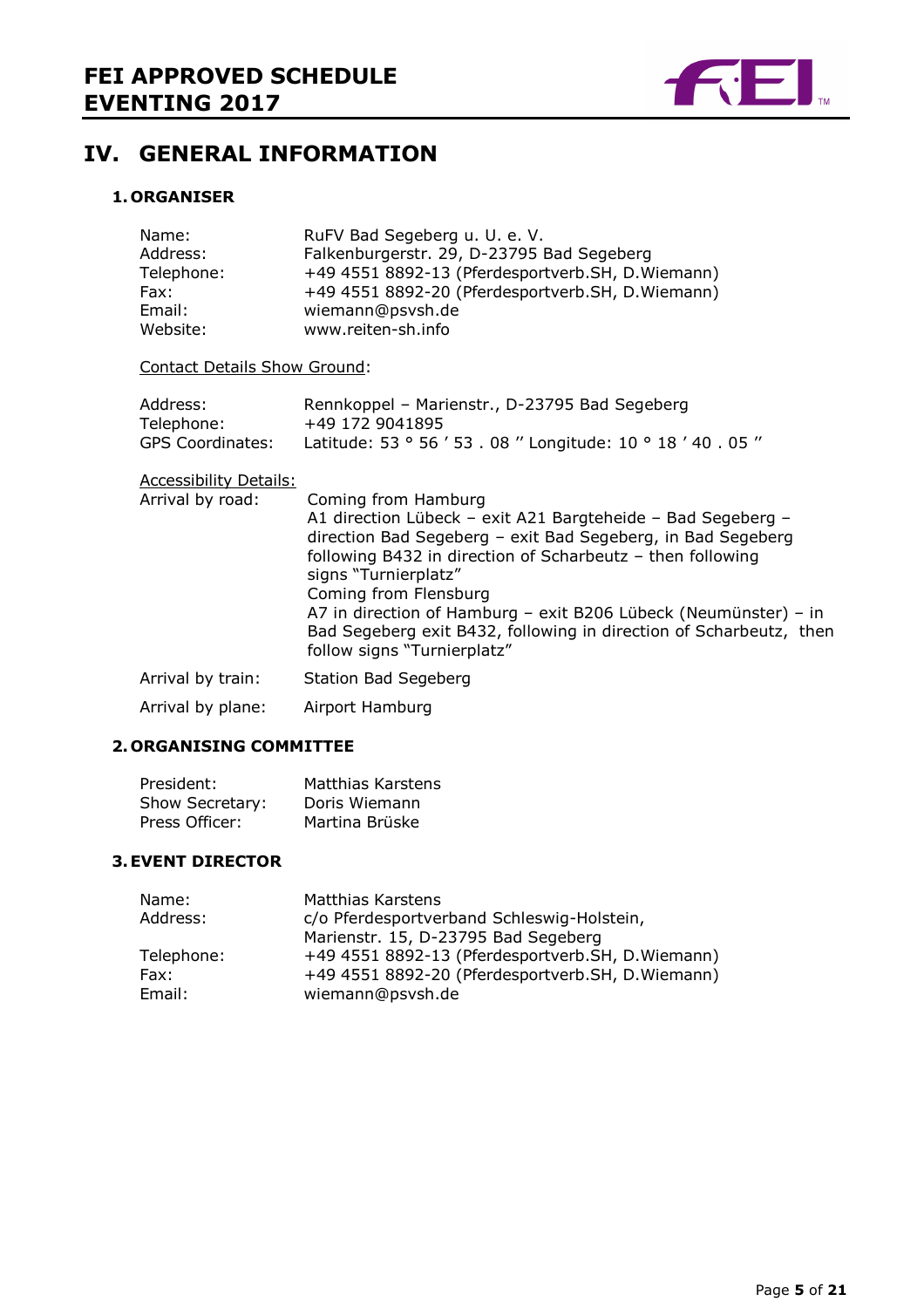

# **V. OFFICIALS**

| Ref | Panel                                                                      | Compe-<br>tition | <b>Function</b>                                     | <b>FEI ID</b> | <b>NAME</b>                       | <b>NF</b>  | Level    | <b>Contact details</b>                                |
|-----|----------------------------------------------------------------------------|------------------|-----------------------------------------------------|---------------|-----------------------------------|------------|----------|-------------------------------------------------------|
|     | Ground Jury                                                                | $CIC1*$          | Ground Jury President                               | 10004029      | Edith Schless-Störtenbecker       | <b>GER</b> | national | +49 173 5206866<br>team.stoertenbecker@googlemail.com |
|     | 1 <sup>st</sup> Competition                                                |                  | Ground Jury Member                                  | 10051213      | <b>Burkhard Beck-Broichsitter</b> | <b>GER</b> | $1*/2*$  | +49 171 4857984<br>b.beck-broichsitter@t-online.de    |
|     | Jumping test Judge                                                         | $CIC1*$          | Jumping test Judge                                  | 10052997      | Karsten-Thomas Theise             | <b>GER</b> | $2*$     | +49 171 4332360<br>thpktheise@aol.com                 |
| 2   | <b>Technical Delegate</b>                                                  | $CIC1*$          | <b>Technical Delegate</b>                           | 10049913      | Detlef Peper                      | <b>GER</b> | $3*/4*$  | +49 173 6200554<br>detlefpeper50@gmail.com            |
| 3   | Course Designer                                                            | $CIC1*$          | <b>Course Designer Cross</b><br>Country and Jumping | 10089613      | <b>Fried Schwien</b>              | <b>GER</b> | national | +49 157 39089846<br>friedschwien@web.de               |
| 4   | <b>Chief Steward</b>                                                       | $CIC1*$          | Chief Steward                                       | 10050249      | Dieter Stut                       | <b>GER</b> | 2        | +49 172 4274043<br>stut@pm-sh.de                      |
| 5   | <b>Assistant Stewards</b>                                                  | $CIC1*$          | <b>Assistant Steward</b>                            | 10135027      | Gerhardt Schwieder                | <b>GER</b> | 1        | g.schwieder@web.de<br>+49 171 3522327                 |
| 6   | <b>Appeal Committee</b>                                                    | $CIC1*$          | <b>Appeal Committee</b>                             |               |                                   |            |          |                                                       |
|     | FEI Veterinary Delegate                                                    | $CIC1*$          | FEI Veterinary Delegate                             | 10003914      | Dr. Clemens Hayessen              | <b>GER</b> |          | pferdepraxishayessen@me.com<br>+49 170 3333987        |
| 8   | Veterinary Service Manager<br>(VSM) Treating Veterinarian<br>(VR Art 1010) | $CIC1*$          | Veterinary Service<br>Manager                       | 10050064      | <b>Traugott Roewer</b>            | <b>GER</b> |          | info@pferdeklinik-bockhorn.de<br>+49 171 4240998      |
| 9   | <b>Chief Medical Officer</b>                                               | $CIC1*$          | <b>Chief Medical Officer</b>                        |               | Dr. Jochen Meissner               | <b>GER</b> |          | meissner-jochen@web.de<br>+49 173 9841789             |
|     | Medical services                                                           | $CIC1*$          | <b>Medical Services</b>                             |               | Rotes Kreuz Bad Segeberg          | <b>GER</b> |          | info@drk-segeberg.de<br>+49.4551-9920                 |
| 10  | Farrier                                                                    | $CIC1*$          | Farrier                                             |               | Julius-Jakob Lohmeier             | <b>GER</b> |          | info@hufbeschlag-lohmeier.de<br>+49 152 53919290      |
| 11  | NF Delegate                                                                | $CIC1*$          | NF Delegate                                         |               | Detlef Peper                      | <b>GER</b> |          |                                                       |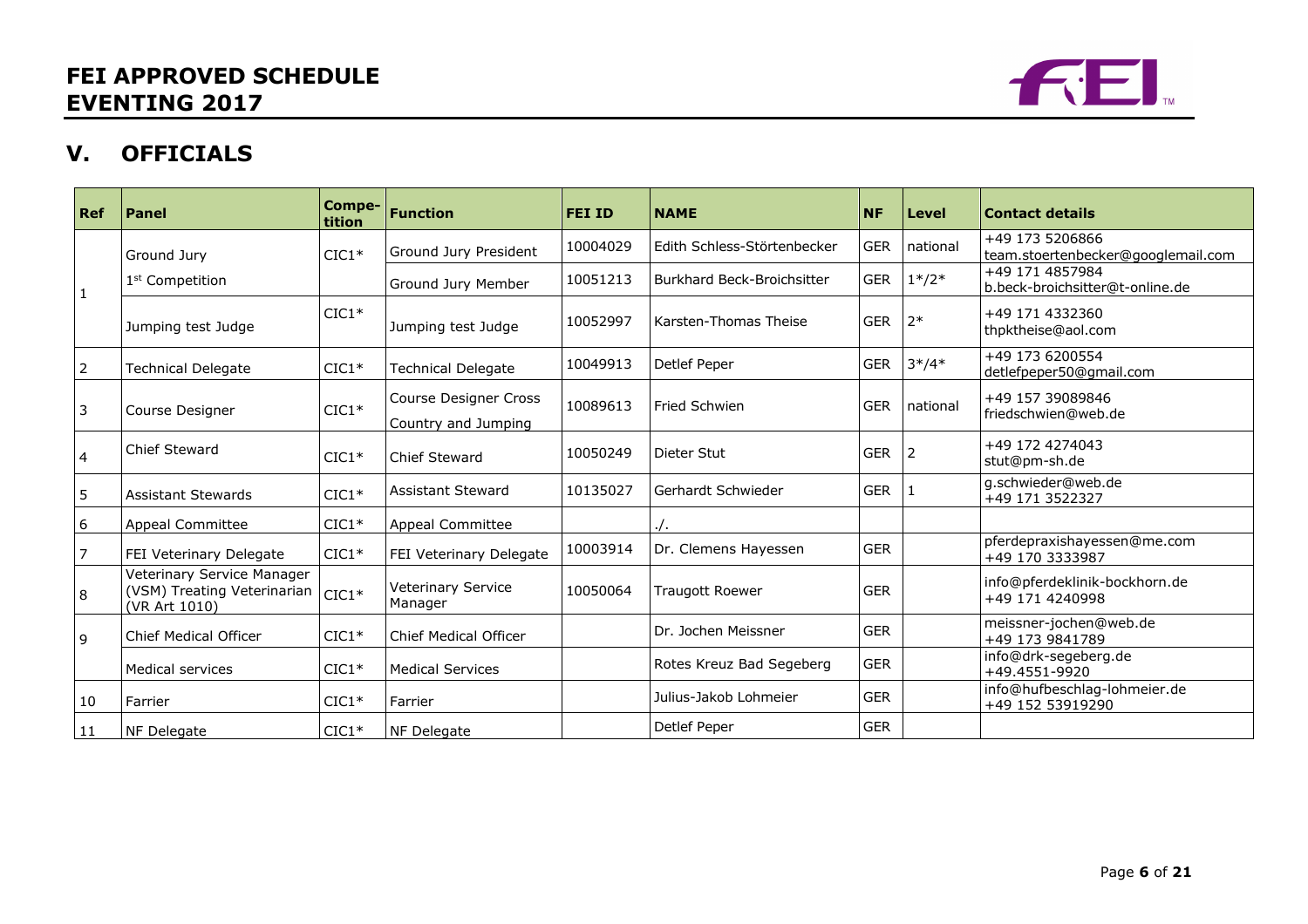

# **VI. INVITATIONS**

#### **1. GENERAL**

| Number of NFs invited                                            | 6<br>AUT, DEN, FIN, NED, NOR, SWE |  |
|------------------------------------------------------------------|-----------------------------------|--|
| Number of Athletes from the host nation                          | 80                                |  |
| Number of foreign Athletes                                       | 24                                |  |
| Number of Horses per Athlete                                     | 3                                 |  |
| Ballot procedure in case of excessive entries. Must be specified | see below                         |  |

Ballot procedure in case of excessive entries: Number of Athletes per foreign NF: 3 Number of horses per Athlete:

Foreign Athletes:

Foreign Athletes, must be qualified acc. to "Minimum Eligibility Requirements of Athletes & Horses" (see Eventing Rules Art.  $516 - 522$ ).

German Athletes:

Acc. to a special handicap agreed upon with NF GER; however "Minimum Eligibility Requirements of Athletes & Horses" (see Eventing Rules Art. 516 – 522) have to be adhered to.

Athletes are invited by the Organiser through their National Federation.

One (1) groom per athlete.

#### **2. ENTRY RIGHT TO SHOWGROUNDS/ACCREDITED PERSONS**

Entry right to the stable area according to FEI Veterinary Regulations Art. 1023 VI.

NUMBER OF ACCREDITED PERSONS:

Entry free

## **VII. ENTRIES**

#### **IMPORTANT**

- Entries must be made through the FEI Entry System for all categories of this Event (https://entry.fei.org);
- Additional documentation can be found at: http://inside.fei.org/fei/your-role/nfs/entry-system-eventing
- All Athletes and Horses participating in any International Competition must be registered with the FEI;
- Athletes and/or Horses present at the Event without having been entered through the FEI's Online Entry System will automatically be disqualified unless compelling circumstances warrant otherwise.

German Athletes have to enter through the German Entry System NeOn! Entries of German Athletes will then be uploaded into the FEI Online Entry System!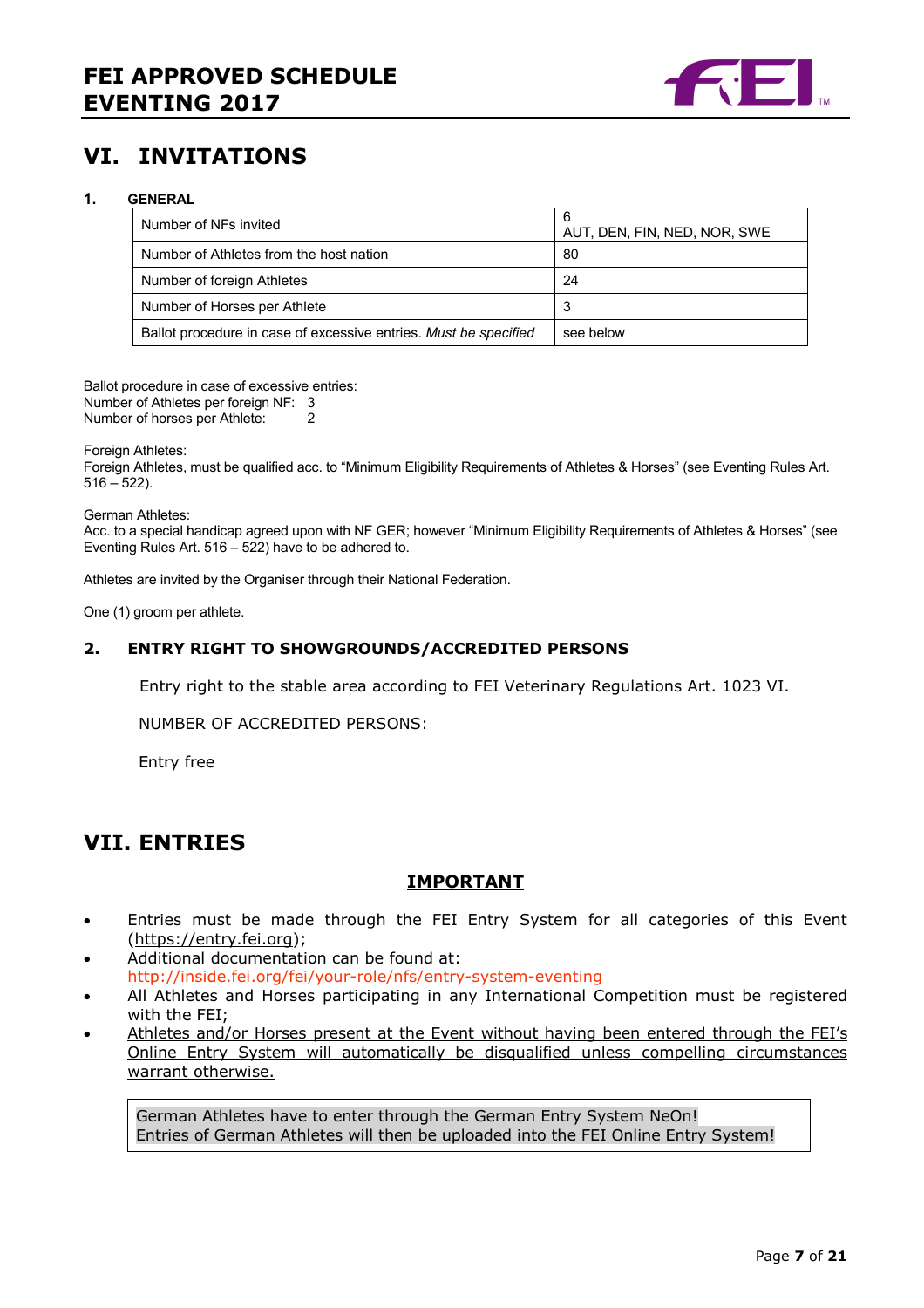

#### **1. ENTRY DATES AND ENTRY FEES**

Entries have to be in accordance with Art.509 of the FEI Eventing Rules,  $25<sup>th</sup>$  edition, updates effective 1 January 2017.

#### **Deadlines for Entries:**

Closing date for Definite Entries: **06/09/2017** Last date for substitutions: **28/09/2017**

| Entry fee per horse:                                                                                                                                                                                                                                                                                                                                                                         | $100, -$                                                            |  |
|----------------------------------------------------------------------------------------------------------------------------------------------------------------------------------------------------------------------------------------------------------------------------------------------------------------------------------------------------------------------------------------------|---------------------------------------------------------------------|--|
| Stabling fee per horse $(1st$ bedding not included):                                                                                                                                                                                                                                                                                                                                         | $110,-$                                                             |  |
| TOTAL fee per horse                                                                                                                                                                                                                                                                                                                                                                          | without stable: $\epsilon$ 100,--<br>with stable: $\epsilon$ 210,-- |  |
| Details entry procedure fee / Payment:                                                                                                                                                                                                                                                                                                                                                       | see below                                                           |  |
| For late entries (after 06/09/2017) the OC reserves the right to charge a fee acc. to<br>the rules for late entries of NF GER - this rule applies to both German and foreign<br>Athletes.<br>Entry fee and fee for power supply<br>of German Athletes will be subject to direct credit through the German online<br>system NeOn.<br>- of Foreign Athletes will be due on site at the latest. |                                                                     |  |
| EADCMP fee, costs for forage etc. (see "ADDITIONAL FEES/CHARGES BY OC") will be<br>invoiced in addition on site.                                                                                                                                                                                                                                                                             |                                                                     |  |
| Contact details:<br>Name: Doris Wiemann<br>Telephone: 49 4524 74014 (as of 06.00 p.m.)<br>Fax: +49 4524 74013<br>Email: wolfgang@duw-sh.de                                                                                                                                                                                                                                                   |                                                                     |  |

#### **2. NO-SHOWS/LATE WITHDRAWALS**

**NB**: In the case of withdrawals after the date of definite entries or no-shows, the athlete or the respective NF will be held liable to reimburse the OC for the actual financial loss incurred by the OC (i.e. stabling and hotel expenses) as a result of the late withdrawal or no-show.

#### **Amount charged and refund procedure:**

The following fee will be levied: EURO 100 plus possible stabling fee.

#### **3.ADDITIONAL FEES/CHARGES BY THE ORGANISER**

All additional fees must be listed hereunder with the details of the amounts to be charged and approved by the FEI. Only fees approved by the FEI and listed in the approved Schedule can be charged by the OC.

EADCMP Fee: Included in entry fee  $\Box$  Not included in entry fee  $\boxtimes$ 

| EADCMP Fee:                 | CHF 18,-- per horse   |
|-----------------------------|-----------------------|
| Electricity (upon request): | 20,-- EURO per charge |
| Manure disposal:            | $\cdot$ .             |
| Hay:                        | 8,- EURO per bale     |
| Straw:                      | 6,- EURO per bale     |
| Shavings:                   | 10,- EURO per bale    |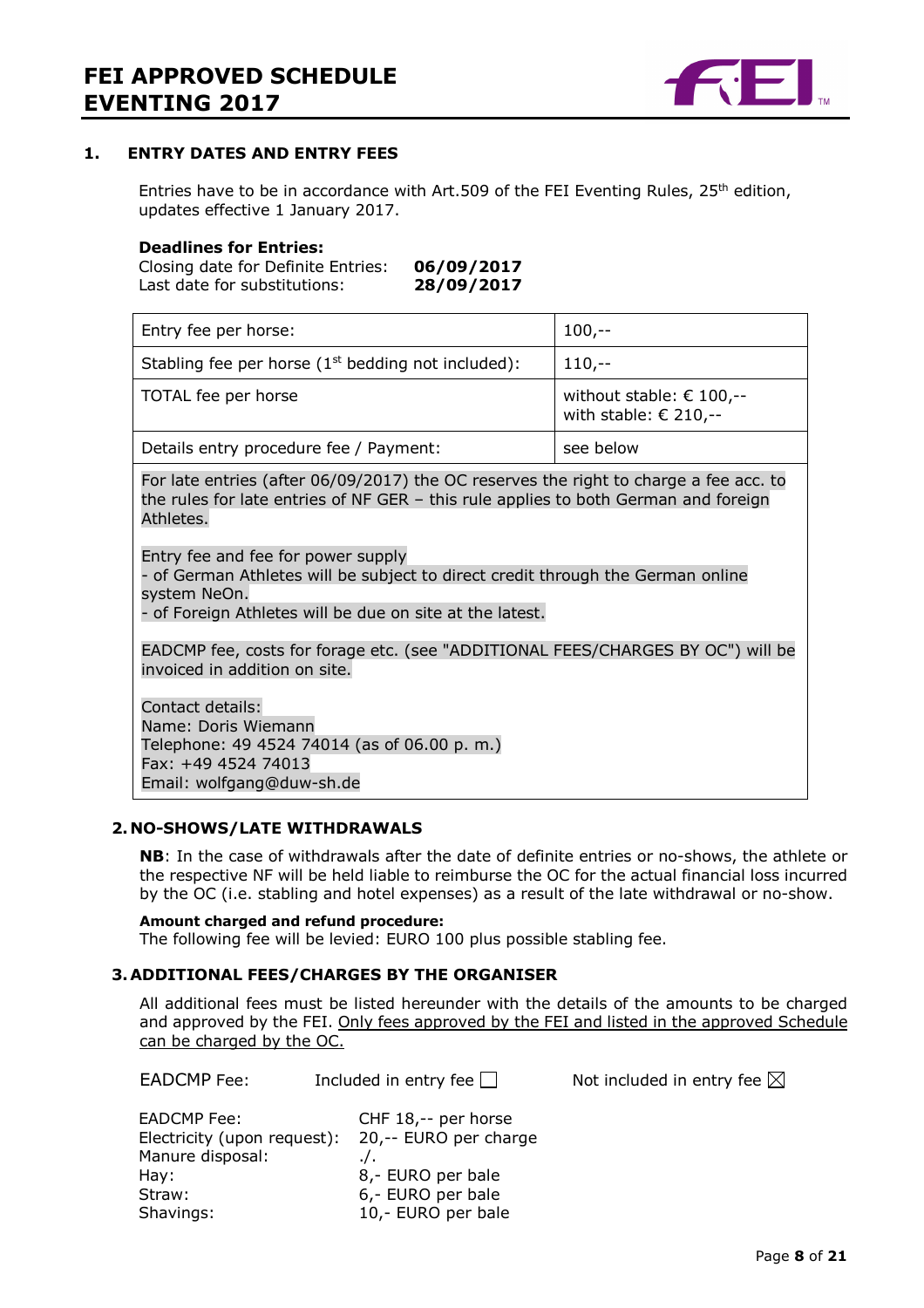

#### **Lorry/ Caravan:**

| Power supply: | provided by the OC                                  | Not provided by the OC $\boxtimes$            | Price: ./. |
|---------------|-----------------------------------------------------|-----------------------------------------------|------------|
| Water supply: | provided by the $OC$ $[$                            | Not provided by the OC $\boxtimes$            | Price: ./. |
|               | Sanitary facilities: provided by the OC $\boxtimes$ | Not provided by the OC $\Box$                 | Price: ./. |
|               | Catering facilities: provided by the OC $\Box$      | Not provided by the OC $\boxtimes$ Price: ./. |            |
|               | All aforementioned amounts include VAT              |                                               |            |

| Not provided by the OC $\boxtimes$ | Price: ./. |
|------------------------------------|------------|
| Not provided by the OC $\boxtimes$ | Price: ./. |
| Not provided by the OC $\Box$      | Price: ./. |
| Not provided by the OC $\boxtimes$ | Price: ./. |

#### **4. QUALIFICATION**

Entries have to be in accordance with Art.520 and 521 of the FEI Eventing Rules, 25th edition, effective 1 January 2017.

The eligibility to compete will be determined by a combination of the following:

- The level of the Athlete category (national,D,C,B,A) (art.519)
- The achievement of a number of Minimum Eligibility Requirements according to the eligibility matrix of requirements (art. 520)

# **VIII. TIMETABLE**

#### **1. TIMETABLE (TO BE PROVIDED PER CATEGORY/LEVEL IF MULTIPLE EVENTS)**

Short format competition

| Competition CIC1*                       | Day      | Date        | Time                                 |
|-----------------------------------------|----------|-------------|--------------------------------------|
| Declaration of Starters:                | Thursday | 28/09/2017  | 06:00-08:00 p.m.                     |
| Opening of stables                      | Friday   | 29/09//2017 | 3.00 p.m.                            |
| Official Course Inspection:             | Friday   | 29/09/2017  | 6.00 p.m.                            |
| 1st Start - Dressage:<br>$\bullet$      | Saturday | 30/09/2017  | 8.00 a.m.                            |
| 1st Start - Jumping:                    | Saturday | 30/09/2017  | 8.30 a.m.                            |
| 1st Start - Cross-Country:<br>$\bullet$ | Sunday   | 01/10/2017  | 1.30 p.m.                            |
| Prize-giving:                           | Sunday   | 01/10/2017  | directly after cross<br>country test |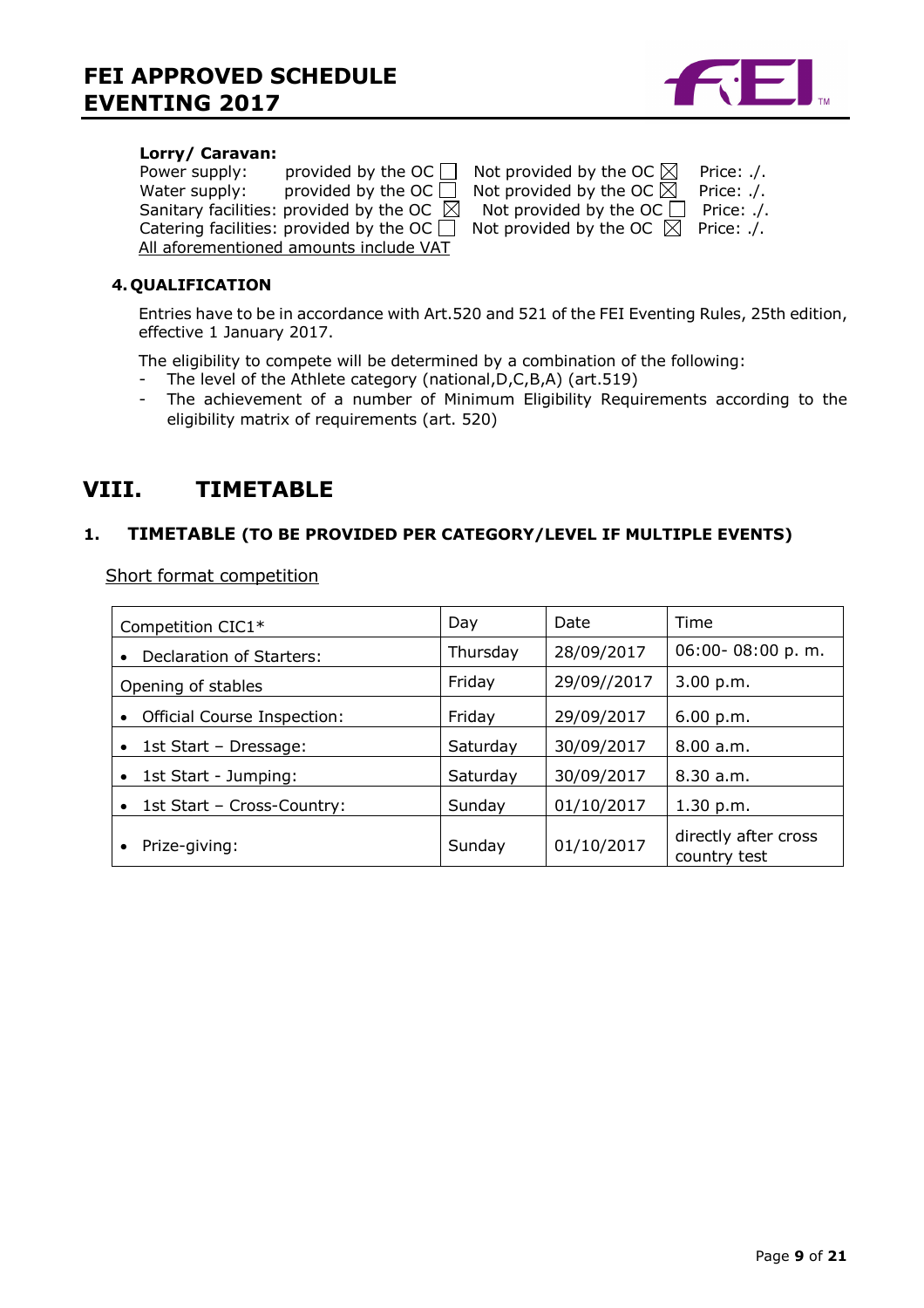

## **COMPETITION 1**

**Format : CIC** Level: 1\*

**This competition will be in accordance with Rules for Eventing, 25th Edition,**  *updated 1 January 2017*

# **Technical Conditions**

# **DRESSAGE TEST**

The Dressage test 2015  $1*$  A A (Revision 2016) has to be ridden from memory.

## **CROSS-COUNTRY**

| Event | Length            | $2.600 - 3.120$ m |
|-------|-------------------|-------------------|
|       | Speed             | 520 m/min         |
|       | Number of efforts | $25 - 30$         |

## **JUMPING**

| ∥ Event | <b>Distance</b>      | max. 600 m |
|---------|----------------------|------------|
|         | Speed:               | 350 m/min  |
|         | Number of efforts:   | $10 - 11$  |
|         | Number of obstacles: |            |

## **PRIZE – CLASSIFICATION**

| <b>Total amount of prize money</b>                              | 1500 €                                                                            |
|-----------------------------------------------------------------|-----------------------------------------------------------------------------------|
| Breakdown per category / placing<br>$(1)$ prize per 4 athletes) | 300/250/200/170/140/125/3x105                                                     |
| <b>Other details on PM distribution</b>                         | If more Athletes are placed the next<br>placed athletes receive: EURO 70<br>each. |

\* \* \* \* \* \* \* \* \* \*

## **PRIZEMONEY SUMMARY**

| Category | Level        | Currency    | Amount |
|----------|--------------|-------------|--------|
| ∩™<br>سد | 1 ≭          | <b>EURO</b> | 1500   |
|          | <b>TOTAL</b> | <b>EURO</b> | 1500   |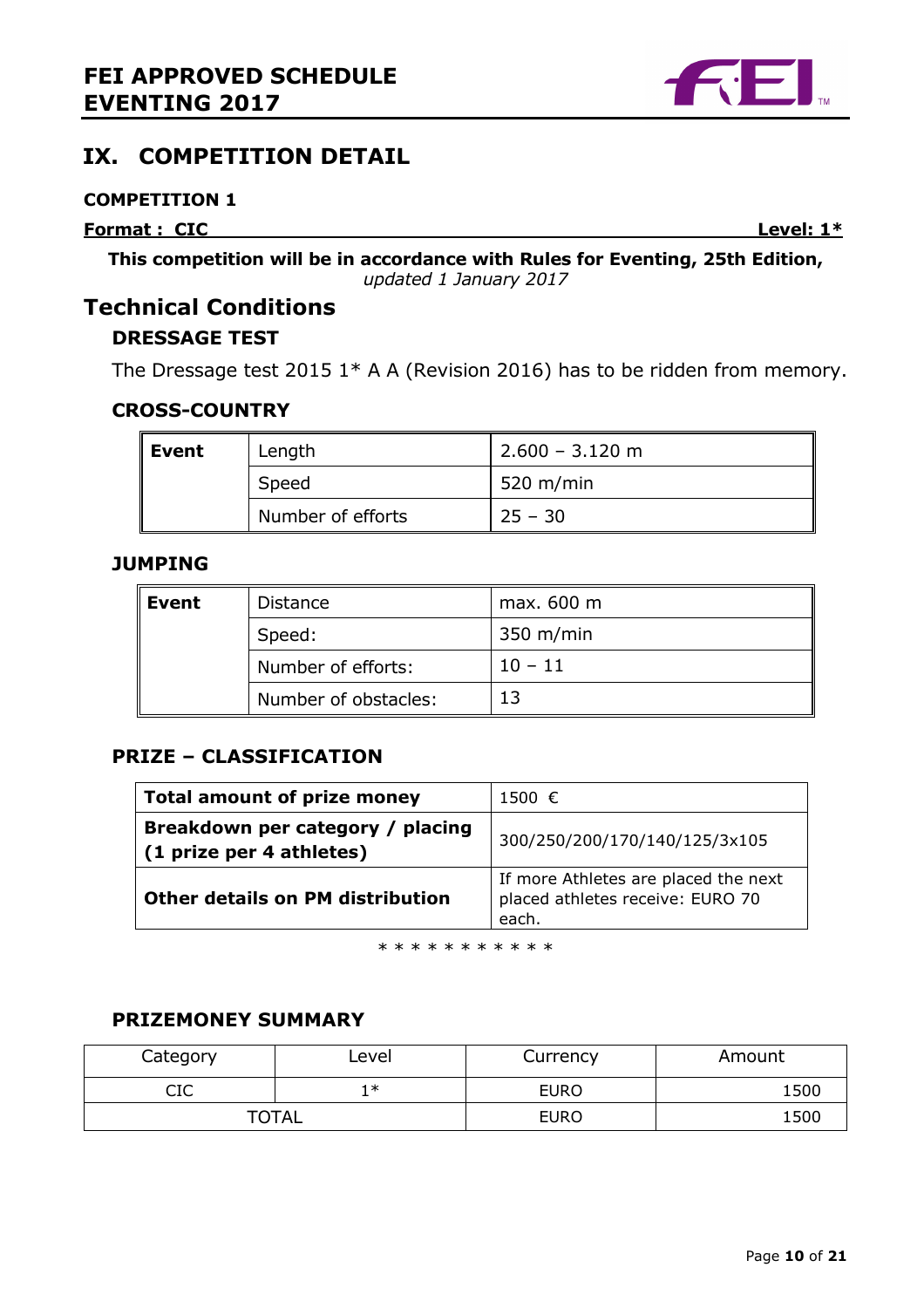

# **X. FACILITIES OFFERED**

#### **1. ATHLETES**

#### **Accommodation**

A list of hotels can be obtained from the organiser. Accommodation will be at expense of the athletes.

#### **Meals**

Meals will be at expense of the athletes.

#### **2. GROOMS**

#### **Accommodation**

A list of hotels can be obtained from the organiser. Accommodation will be at expense of the athletes.

#### **Meals**

Meals will be at expense of the athletes.

Organiser provides proper sanitary conditions. The showering facilities should be sufficient for both male and female grooms with hot and cold water. Shower facilities as well as restrooms should at all times be in a state of cleanliness.

# **XI. LOGISTICAL/ADMINISTRATIVE/TECHNICAL INFORMATION**

#### **1. DRAW**

CIC acc. to Art. 533.2 1st test – Dressage: by draw 2nd test – Jumping: as Dressage 3rd test – Cross Country: as Dressage Time, date and location: The draw will take place in the show office

#### **2. COMPETITION ARENA(S)**

Dressage:

- Dimensions: 20x60m
- Type of Footing: sand

Cross Country:

• Type of Ground grass

Jumping:

- Dimensions: 100x90m
- Type of Footing: grass

#### **3.PRACTICE ARENA(S)**

Dressage:

- Dimensions: 20x60m
- Type of Footing: sand/grass

Jumping:

- Dimensions: 80x100m
- Type of Footing: sand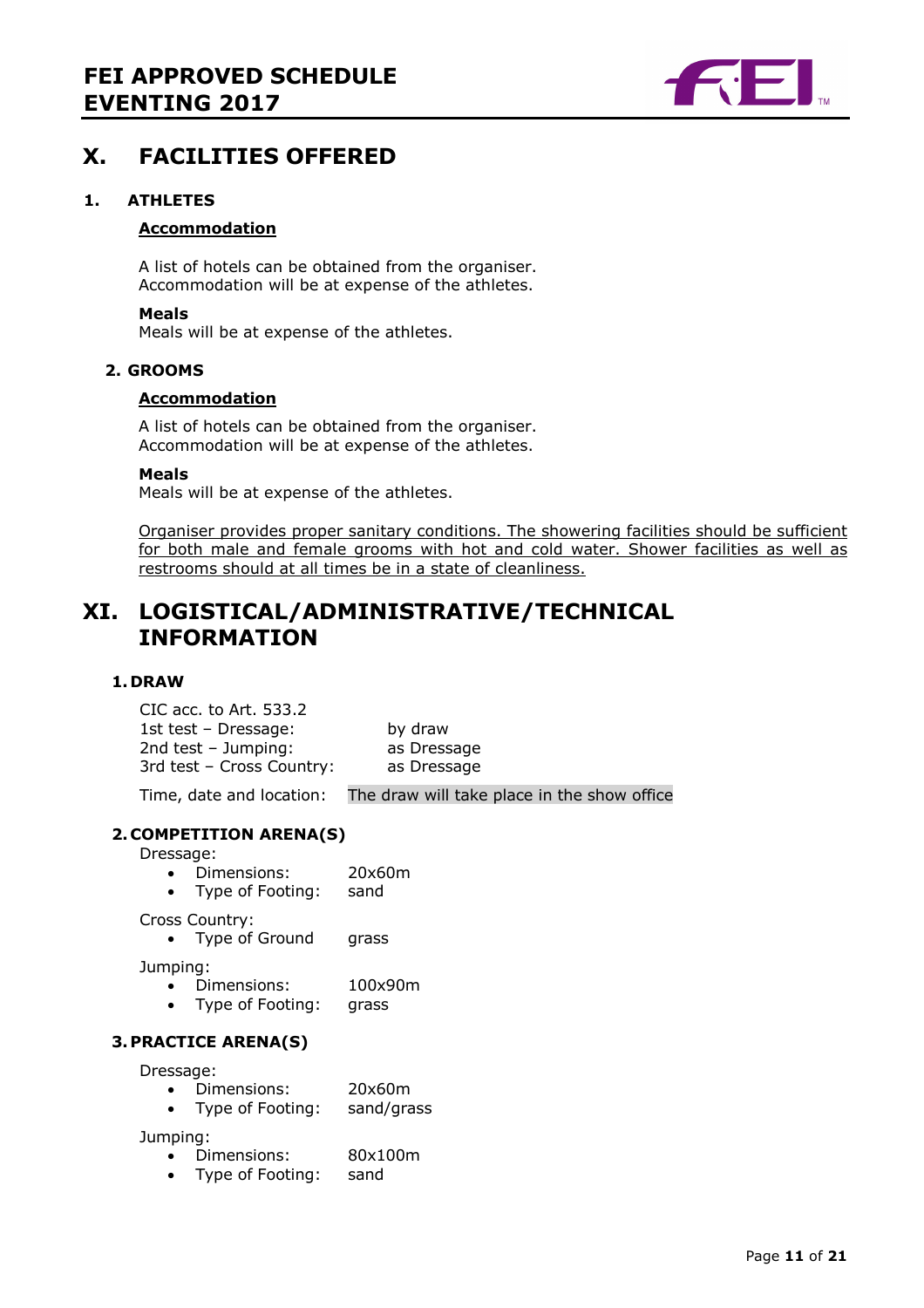

#### **4. STABLES**

Size of boxes  $3 \times 3$  m + 20 %  $3 \times 4$  m

Horses will be stabled (1st bedding not included) on the show grounds from 29/09/2017 to 01/10/2017. The necessary number of boxes has to be ordered when handing in the entries – the order is binding. Only the assigned stables may be used. Power supply has to be ordered and paid for with the entries.

#### **5.PRIZE GIVING CEREMONY**

The owner of the winning horse/pony is invited to the prize giving ceremony: Yes  $\boxtimes$  No  $\Box$ 

The number of athletes required to present themselves for the prize-giving ceremony of each competition is all placed athletes.

Athletes riding their horses: Yes  $\Box$  No  $\boxtimes$ 

#### **6.ADVERTISING ON ATHLETES AND HORSES**

At CI events, and all competitions except for the Nations Cup, athletes are authorised to carry the logo of their personal sponsor in accordance with article 541 of the FEI Eventing Rules.

#### **For Championship or CIO Nations Cup Competitions, please specify below.**

The Chief Steward will check that the advertising on athletes and horses complies with these Articles.

#### **7.TICKETING**

Are you selling tickets for spectators to attend your event: Yes  $\Box$  No  $\boxtimes$ 

#### **8.BETTING**

Betting will be authorised by the Organiser: Yes  $\Box$  No  $\boxtimes$ 

#### **9.TRANSPORT REIMBURSMENT HORSES / PONIES**

Transport expenses to be paid by the Athlete.

#### **10.WELCOME**

The time and date of arrival of athletes, horses and their means of transport must be given to the Organiser in order to facilitate their arrival.

#### **11.LOCAL TRANSPORTATION - ARRANGEMENTS FROM HOTEL TO SHOWGROUNDS**  Will not be available.

#### **12.LORRY / CARAVAN FACILITIES**

Lorry or caravan can be parked close to the stables Yes  $\boxtimes$  No  $\Box$ 

#### **13.SUSTAINABILITY**

"Please consider the environment when organising an FEI Event. Please find useful information on FEI Sustainability here:" http://inside.fei.org/fei/your-role/organisers/handbook.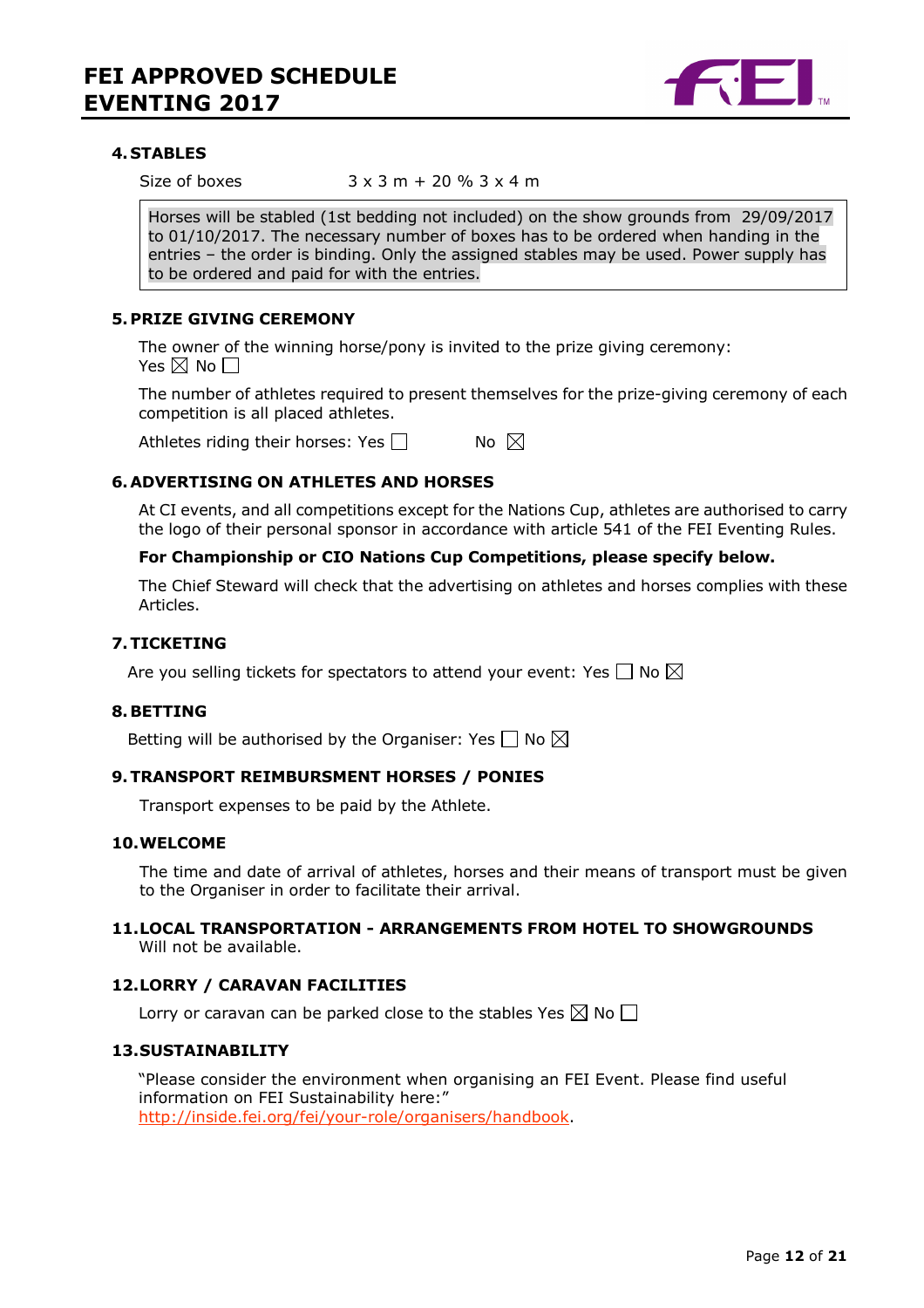

## **XII. VETERINARY MATTERS**

#### **1. CUSTOMS FORMALITIES**

For questions pertaining to the veterinary and animal diseases legislation for horses from abroad and regarding the horses' transportation, the OC is ready to assist.

Customs and veterinary fees will not be taken over.

#### **2. HEALTH REQUIREMENTS**

#### **GENERAL**

In accordance with the FEI Code of Conduct for the Welfare of the Horse it is imperative that all Horses at FEI Events are physically fit and free from infectious disease before being allowed to compete.

#### **ENTRY OF HORSES**

Required health tests and vaccinations: ./. Quarantine period: ./. Specimen Import Licence applied: ./.

For questions or problems, please contact your Government Veterinary Services.

Every Athlete is obliged to deliver all necessary health certificates for the transport to the event or identification of the horses before they come into the stables: a) in case of arrival from a EU-member-country, a certificate for registered horses acc. to sample of Annex B to Reglements 90/426 (see annex Vet. I) of the actual valid form will be necessary. b) in case of arrival from a country not belonging to the EU, a health certificate for registered horses acc. to sample of annex II (see Annex Vet. II) of the decision of the commission 92/260 of the actual valid form will be necessary. A certificate must be done in at least one official language of the country of destination and in one official language of the member country. The Athlete must carry with him the original certificate, not a copy. The organiser sees to it that on the competition site, an official state veterinarian is present to issue the health certificates which are necessary for the transport of the horses to their destination abroad.

In case the OC has entrusted a forwarding agency, the latter is ready to assist regarding the required documents.

Furthermore, questions relating to health requirements for horses can be directed to the veterinary authorities in the country of origin or in Germany.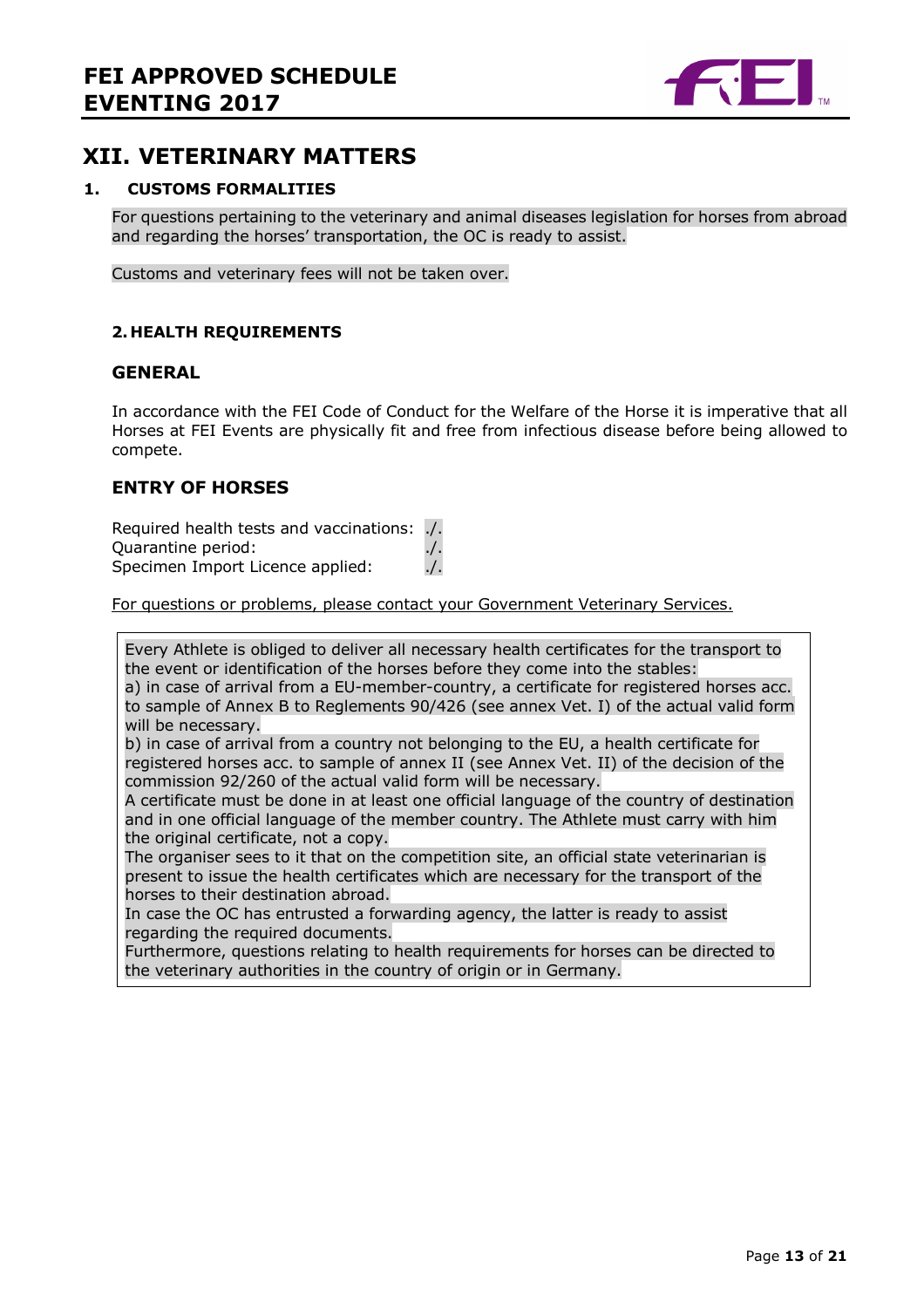

#### **3. NATIONAL REQUIREMENTS**

In addition to the Rules and Regulations applicable as set out above the following national regulations apply: • German Animal Welfare Act (Tierschutzgesetz): www.gesetze-im-internet.de/bundesrecht/tierschg/gesamt.pdf • German Law concerning Manufacture and Distribution of Medicines (Arzneimittelgesetz): www.gesetze-im-internet.de/bundesrecht/amg\_1976/gesamt.pdf • German Law Governing Epidemic Diseases (Tierseuchengesetz): www.gesetze-im-internet.de/bundesrecht/viehseuchg/gesamt.pdf • German Regulation for Animal-Welfare during Transport (Tierschutztransportverordnung) www.gesetze-im-internet.de/bundesrecht/tierschtrv\_2009/gesamt.pdf • German Regulation regarding Livestock Transport (Viehverkehrsverordnung) www.gesetze-im-internet.de/bundesrecht/viehverkv\_2007/gesamt.pdf • etc.

#### **4.PONIES**

FEI Veterinary Regulations, Chapter IV:

For all Pony Events, Ponies must be available for Pony Measurement if requested by the FEI.

#### **5. INJURY SURVEILLANCE**

FEI Veterinary Regulations, articles 1036, 1039 and 1040:

Horses participating in FEI Events are subject to injury surveillance protocols; and in the event of fatality, a post mortem examination.

#### **6.TRANSPORT OF HORSES**

Horses must be fit to travel and be transported in suitable vehicles for the transport of horses. Any government requirements for disease testing and control must be requested well in advance, to ensure that the horse is in compliance by the time of arrival at the border of the country where the Event is taking place. Athletes, or their representatives, have the responsibility to comply with national legislation in both their country of origin and the host nation of the Event. Where necessary athletes must contact local government authorities or veterinary advisors for information regarding animal health requirements and transport legislation. Within the European Union (EU), this includes EU Council Regulation (EC) No 1/2005 concerning the protection of animals during transport within the Member States of the EU.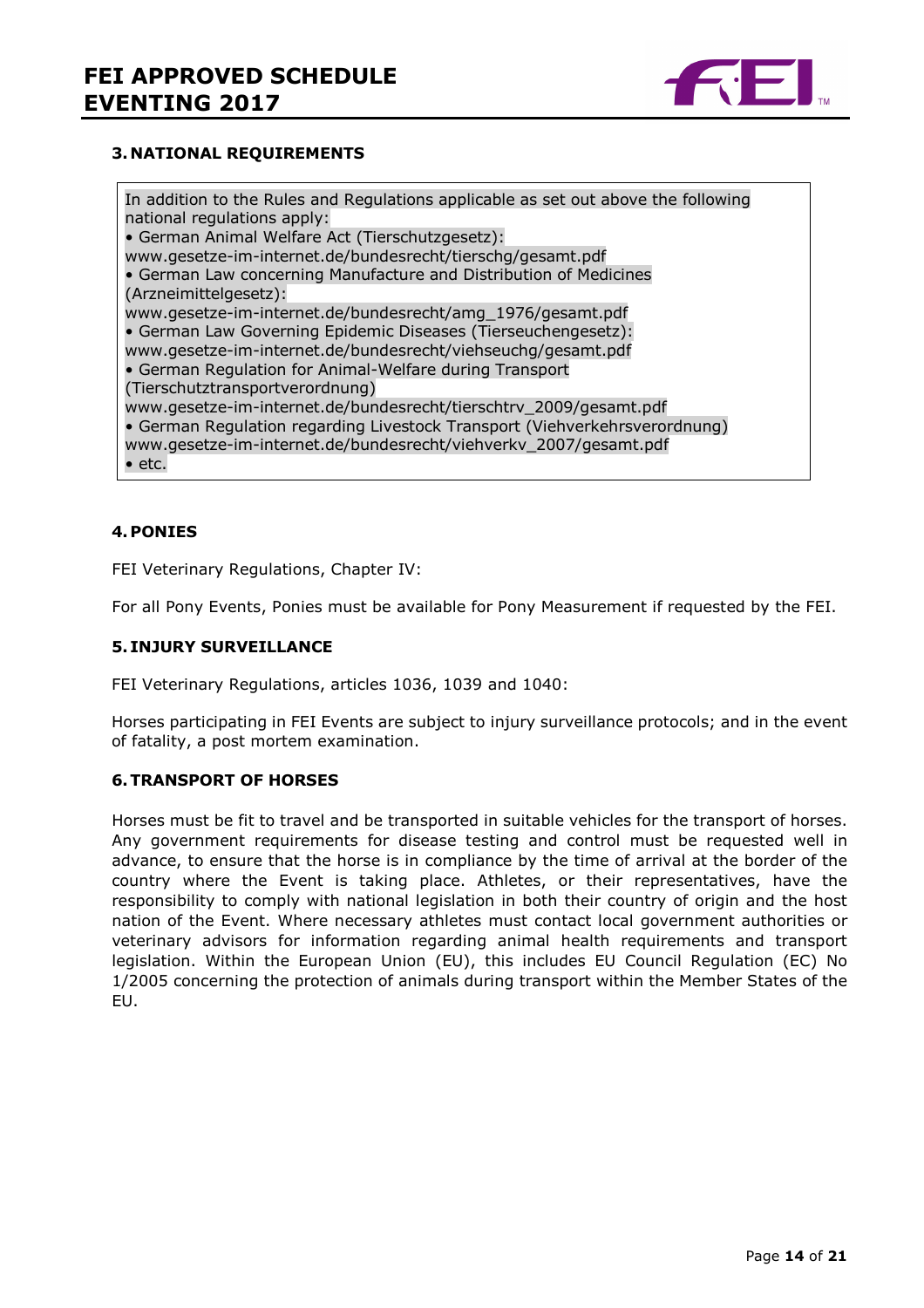

#### **7. VENUE ARRIVAL INFORMATION & FITNESS TO COMPETE**

#### **7.1. PASSPORTS. FEI General Regulations Article 137**

#### **For all issues relating to FEI Horse Passports/FEI Recognition Cards please contact your National Federation.**

All Horses competing at FEI Events must be registered with the FEI.

FEI Passports or FEI Recognition Cards (for those Horses with a national passport approved by the FEI) are compulsory for FEI Events.

NB: Horses entered in CIMs in their country of residence are not required to have an FEI Passport or FEI Recognition Card but must be properly registered with the FEI and identifiable (GRs 137.2).

Athletes who do not present a Horse's Passport and/or Recognition Card, or one that is not correctly validated or fail to meet other passport requirements will be **subject to Sanctions in accordance with Annex II of the FEI Veterinary Regulations** and may not be allowed to compete.

**NB** for Horses permanently resident in a Member State of the European Union: all Horses must have a national EU passport in compliance with EU Regulations to which a FEI Recognition card is applied. The exception to this being Horses in possession of an FEI passport which has been continually revalidated without interruption.

#### **7.2. VACCINATIONS - EQUINE INFLUENZA. FEI Veterinary Regulations Article 1028**

Horses competing at FEI Events must comply with the requirements for Equine Influenza vaccination in accordance with the Veterinary Regulations and as summarised below.

| <b>VACCINATION</b>    | <b>PROTOCOL</b>                                                                                                                                                         | <b>ELIGIBILITY TO ENTER</b><br><b>VENUE</b>                                                                                                                              |
|-----------------------|-------------------------------------------------------------------------------------------------------------------------------------------------------------------------|--------------------------------------------------------------------------------------------------------------------------------------------------------------------------|
| <b>Primary Course</b> | $1st$ Vaccination: day 0<br>2 <sup>nd</sup> Vaccination: day 21-92                                                                                                      | May compete 7 days after the<br>2 <sup>nd</sup> Vaccination                                                                                                              |
| <b>First Booster</b>  | Within 7 months of<br>the 2 <sup>nd</sup><br>vaccination<br>of the<br>Primary<br>Course                                                                                 | May compete for 6 months $+21$<br>days after the 2 <sup>nd</sup> vaccination of<br>the Primary Course<br>Must not compete in the 7 days<br>after receiving a vaccination |
| <b>Boosters</b>       | <b>MINIMUM:</b> within one year of<br>previous booster vaccination<br><b>IF COMPETING:</b> must be in<br>the 6 months $+21$ days of the<br>booster previous vaccination | Must have been<br>vaccinated<br>within 6 months $+21$ days<br>before arriving at the Event<br>Must not compete in the 7 days<br>after receiving a vaccination            |

All FEI registered Horses intending to compete at FEI Events (including CIMs) must be vaccinated against Equine Influenza in accordance with these VRs. The exception being if the applicable domestic legislation prevents the use of Equine Influenza vaccines within the relevant territory.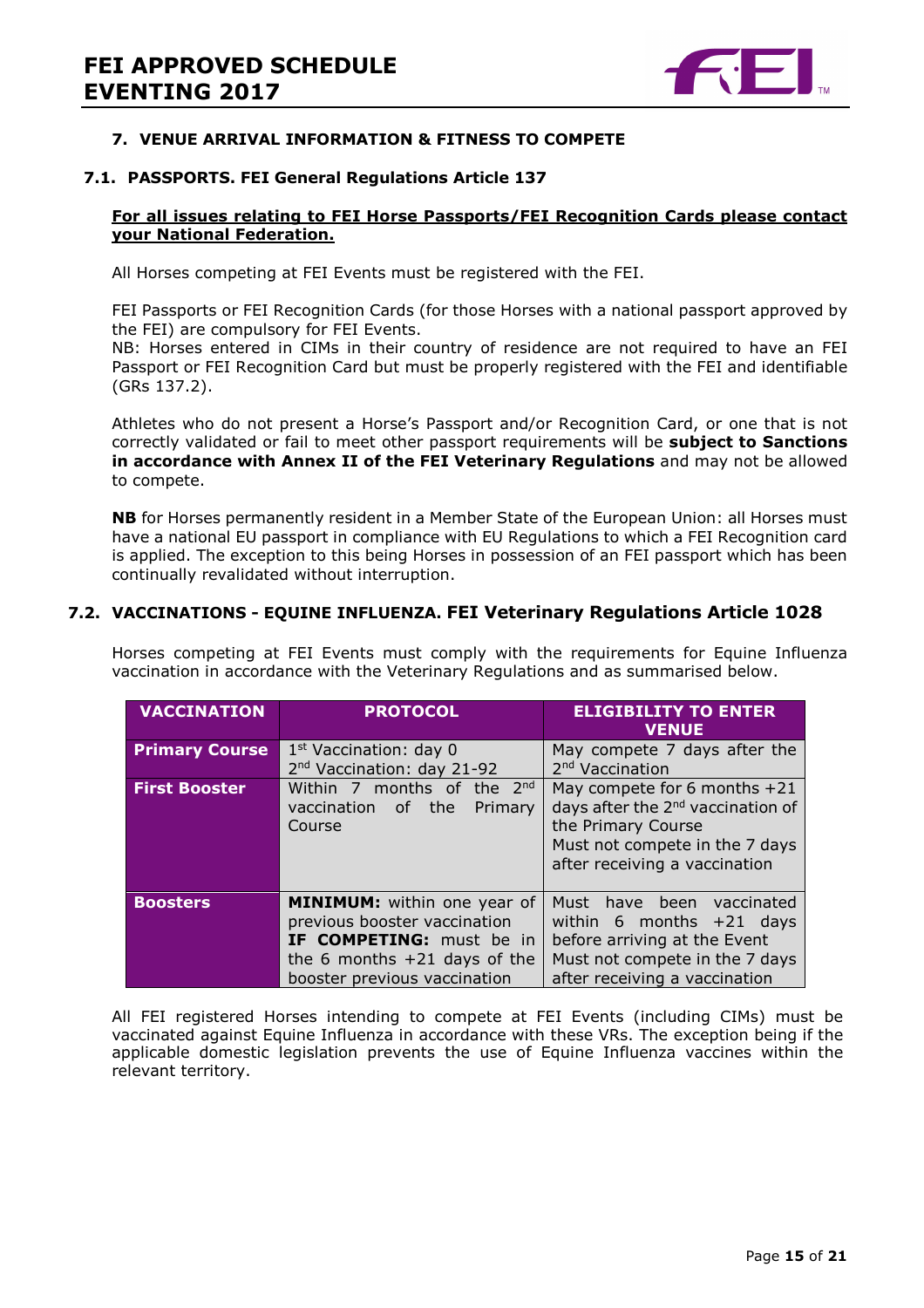

#### **7.3. EXAMINATION ON ARRIVAL. FEI Veterinary Regulations Article 1032**

On arrival at an Event venue, all Horses must undergo an examination by a veterinarian to confirm their identification from their passport and micro-chip ID (where present), their vaccination status and general health. To protect all horses attending events, any Horse with a questionable health status concerning vaccination, disease or other concerns, must be stabled within the isolation facilities provided by the Organising Committee pending a decision on entering the venue.

#### **7.4. HORSE INSPECTIONS. FEI Veterinary Regulations Article 1033, Table 2**

All Horses will be assessed for their fitness to compete during the Horse Inspection. Any Horse demonstrating questionable fitness may be referred to the Holding Box for further veterinary examination. Horses not deemed fit to compete by the Inspection Panel will not be permitted to compete.

#### **7.5. LIMB SENSITIVITY EXAMINATION. FEI Veterinary Regulations Article 1034**

All Horses are subject to examination under the protocol for abnormal limb sensitivity throughout the period of an Event, including, but not limited to, between rounds and before the Jump Off. Horses may be examined once or on multiple occasions during the Period of an Event.

Horses may be selected for examination under the protocol randomly or they may be targeted. All Horses selected to be tested must submit promptly to the examination or are subject to immediate disqualification. There is no obligation to examine any specific number of Horses at an Event.

#### **8.EQUINE ANTI-DOPING AND CONTROLLED MEDICATION PROGRAMME (EADCMP). FEI VETERINARY REGULATIONS, CHAPTER VI**

#### **8.1. SAMPLING. FEI VETERINARY REGULATIONS ARTICLES 1057 AND 1058**

All horses competing at FEI Events may be subject to sampling for the presence of FEI Equine Prohibited Substances in accordance with the FEI Equine Anti-Doping and Controlled Medication Regulations (EADCMRs). Horses may be selected for sampling in accordance with obligatory testing, targeted or random sampling procedures. Refer to Chapter VII, paragraph 3 for details of fees relating to Equine and Human Anti-Doping program (EADCMP), which OCs/NFs have the right to charge to the athlete (applicable for all FEI events worldwide).

#### **8.2. ELECTIVE TESTING. FEI VETERINARY REGULATIONS ARTICLES 1056**

Elective Testing may be carried out prior to an Event to check for the presence of prohibited substances. Please refer to http://inside.fei.org/fei/your-role/veterinarians for information and details.

## **XIII. HUMAN ANTI-DOPING**

Athletes can be tested at any FEI Event, by the FEI or by other Anti-Doping Organisations with Testing jurisdiction. Organisers will have the responsibility to provide facilities and staff/volunteers to facilitate such Testing if requested by the FEI as outlined in article 22.3 of the FEIs' Anti-doping Rules for Human Athletes (ADRHA).

The ADRHA rules are published on the FEI's website at http://inside.fei.org/content/anti-dopingrules.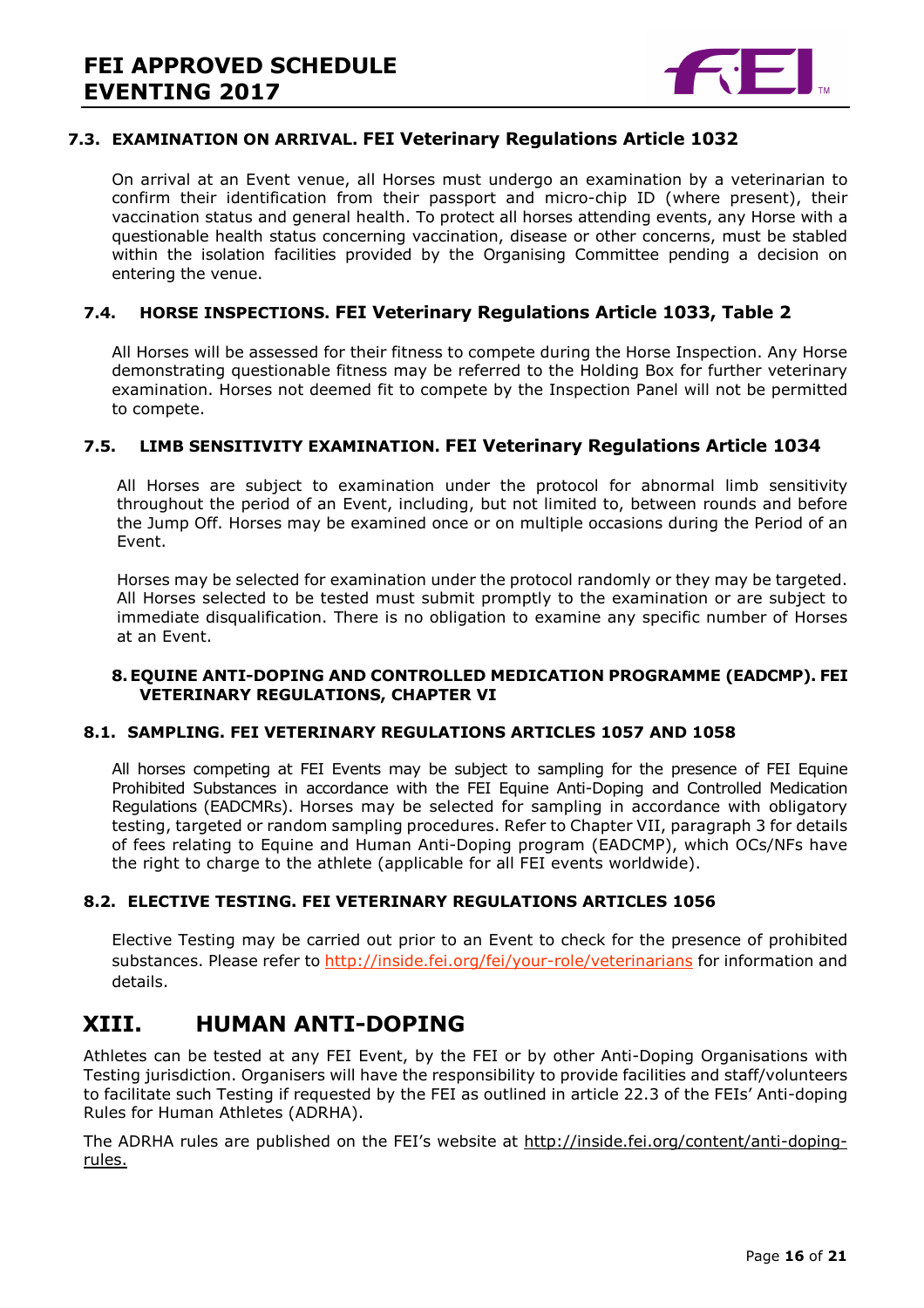

# **XIV. ADDITIONAL INFORMATION**

#### **1.MEDICAL INFORMATION FORM FOR ARMBANDS**

#### Declaration of medical condition

Athletes with medical conditions that may be relevant in the case of a medical emergency are responsible, at every Event when riding, for wearing a medical data carrier\* from a system provider able to communicate information at least in English. Alternatively (and at the minimum) a medical armband of good quality can be used. Athletes who chose to wear an armband should download and fill the form available for this purpose on the FEI's website http://inside.fei.org/fei/your-role/officials/eventing/forms.

*\* Medical data carrier (also called "medical identification tag"): small emblem or tag worn on a bracelet, neck chain, or on the clothing, intended to alert paramedics/physicians/ first responders that the wearer has an important medical condition.* 

Conditions that are relevant include recent head injury, serious past injuries/surgery, chronic health problems such as diabetes, long-term medications and allergies. If in doubt, the athlete should discuss this with his own treating physician."

#### **2. INSURANCES AND NATIONAL REQUIREMENTS**

Equestrian sports involve inherent dangerous risks. To the greatest extent permitted by law, the FEI and the FEI Event Organiser shall NOT be liable for any damages relating to loss of property or injury of any kind to Athletes, Owners, Support Personnel or Horses at or in connection with an FEI Event and the FEI expressly excludes all such liability.

#### **2.1. ATHLETES, OWNERS AND SUPPORT PERSONNEL**

#### **2.1.1. Personal Accident and Health Insurance**

It is your responsibility as an Athlete/Owner/ Support Personnel to ensure that you have adequate personal accident insurance in place to cover your participation at FEI Events and in particular to insure against any personal injury or medical expenses arising from an accident, injury or illness which may occur at a FEI Event.

You should check with your National Federation to confirm if your National Federation's insurance policy (if any) covers personal accidents and/or illnesses, which may occur when you are attending at/participating in FEI Events.

If your National Federation does not have a personal accident/health insurance policy or if the National Federation's insurance policy does not cover personal accident or health claims, then you should obtain your own personal accident and health insurance policy to cover your attendance/participation at FEI Events.

#### **2.1.2. Personal Property Insurance**

You should also ensure that you are insured against property loss, theft or damage, which may occur at an FEI Event.

Again, the advice is to check with your National Federation to confirm if they have an insurance policy in place, which would cover you in case of such property loss, theft or damage. If not, then you should obtain your own personal property insurance to cover such situations.

#### **2.2. ATHLETES AND OWNERS**

#### **2.2.1. Third Party Liability Insurance**

As an Athlete/Owner you are personally responsible for damages to third parties caused by you, your employees, Support Personnel, your agents or your Horses. You are, therefore, strongly advised to take out third-party liability insurance providing full coverage in relation to FEI Events at home and abroad, and to keep the policy up to date.

The FEI and the Organiser will NOT be responsible for any damage caused to third parties by you, your employees, Support Personnel, your agents or your Horses.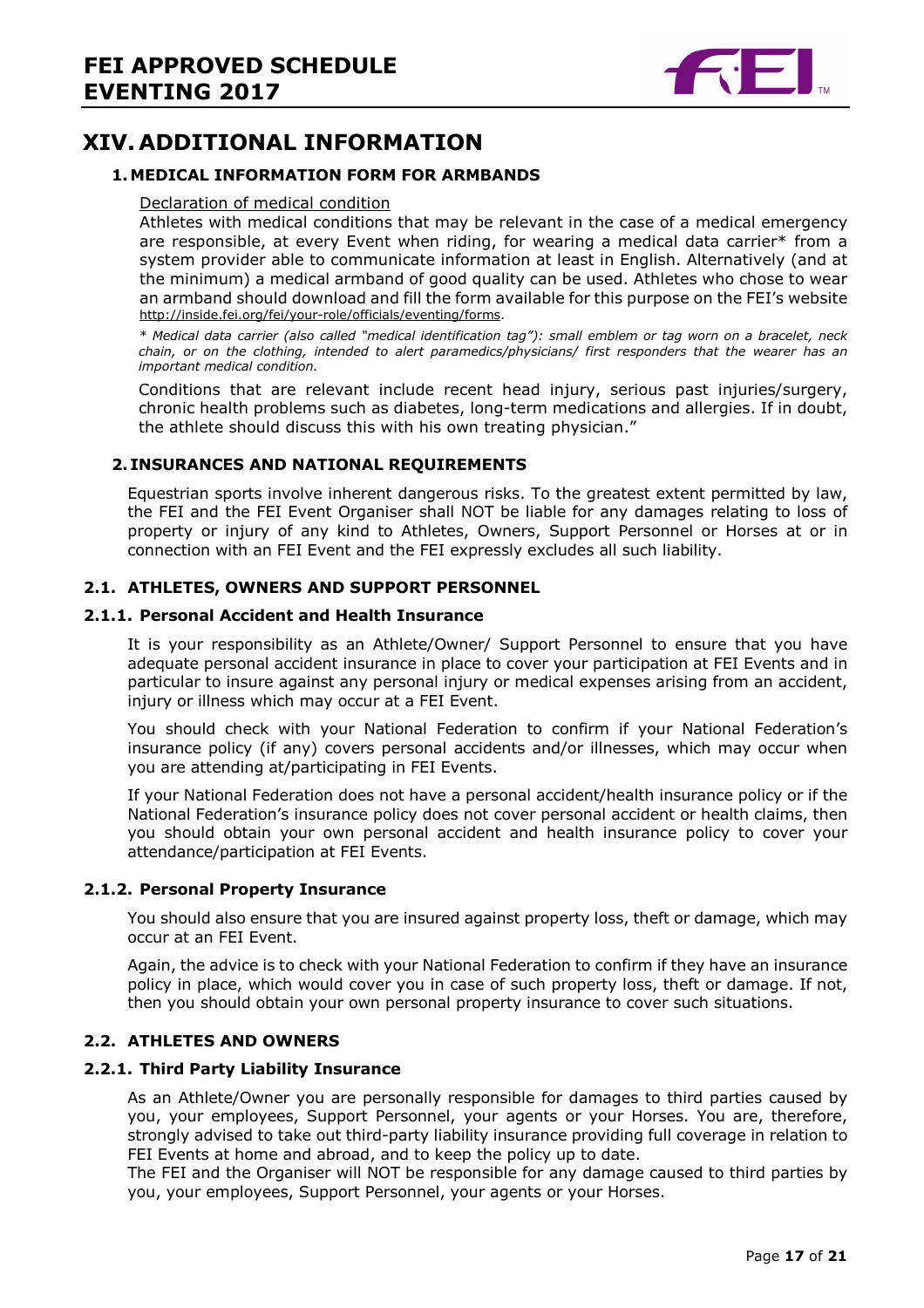

#### **2.2.2. Additional Liability Information**

The organizer declines any liability for property or pecuniary damage which may happen to visitors, athletes, grooms and horse owners through slight negligence of the organizer, his delegates or his assistants. The OC is liable in case of intent, gross negligence as well as in case of injury to life, body or health and in further cases he is liable for compelling legal liability acc. to the legal requirements.

#### **2.2.3. Horse Insurance**

As an Owner you should ensure that your Horses are adequately insured against any injuries or illnesses they may sustain while participating at a FEI Event.

#### **3.PROTESTS/APPEALS**

To be valid, all Protests and Appeals must be made in writing and accompanied by a deposit of CHF 150.- or equivalent. Protest and appeal forms are available on the FEI website: Protests: http://inside.fei.org/sites/default/files/FEI%20Protest%20Form.pdf Appeals: http://inside.fei.org/sites/default/files/FEI%20Appeal%20Form.pdf

#### **4. DISPUTES**

In the event of any discussion concerning the interpretation of the schedule (in translated languages), the English version will be decisive.

#### **5.MODIFICATION TO SCHEDULE**

In exceptional circumstances, together with the approval of the host NF delegate and the Ground Jury, the Organiser may change the schedule in order to clarify any matter arising from an omission or due to unforeseen circumstances. Any such changes must be notified to all athletes and officials as soon as possible and they must be reported to the FEI Secretary General by the Technical Delegate.

#### **6.ADDITIONAL INFORMATION FROM THE ORGANISER**

#### **6.1 GERMAN SHOW RULES**

The OC acknowledges that para 1.4 LPO (German Show Rules) is binding for international events in Germany.

#### **6.2 TIMETABLE**

The times stated under "VIII. TIMETABLE" are subject to alterations.

#### **6.3 FEI-PASSPORTS**

Horses entered in CIMs (CCI1\*/CIC1\*/CCI2\*/CIC2\*/CCIP1/CCIP2) in their country of residence are not required to have an FEI Passport or FEI Recognition Card but must be properly registered with the FEI and identifiable (GRs 137.2).

#### **GERMAN ANIMAL WELFARE ACT**

According to paragraph 6 of the German Animal Welfare Act, trimming the vibrissae around eyes and muzzle as well as clipping or cutting the hairs inside the ears of horses are prohibited.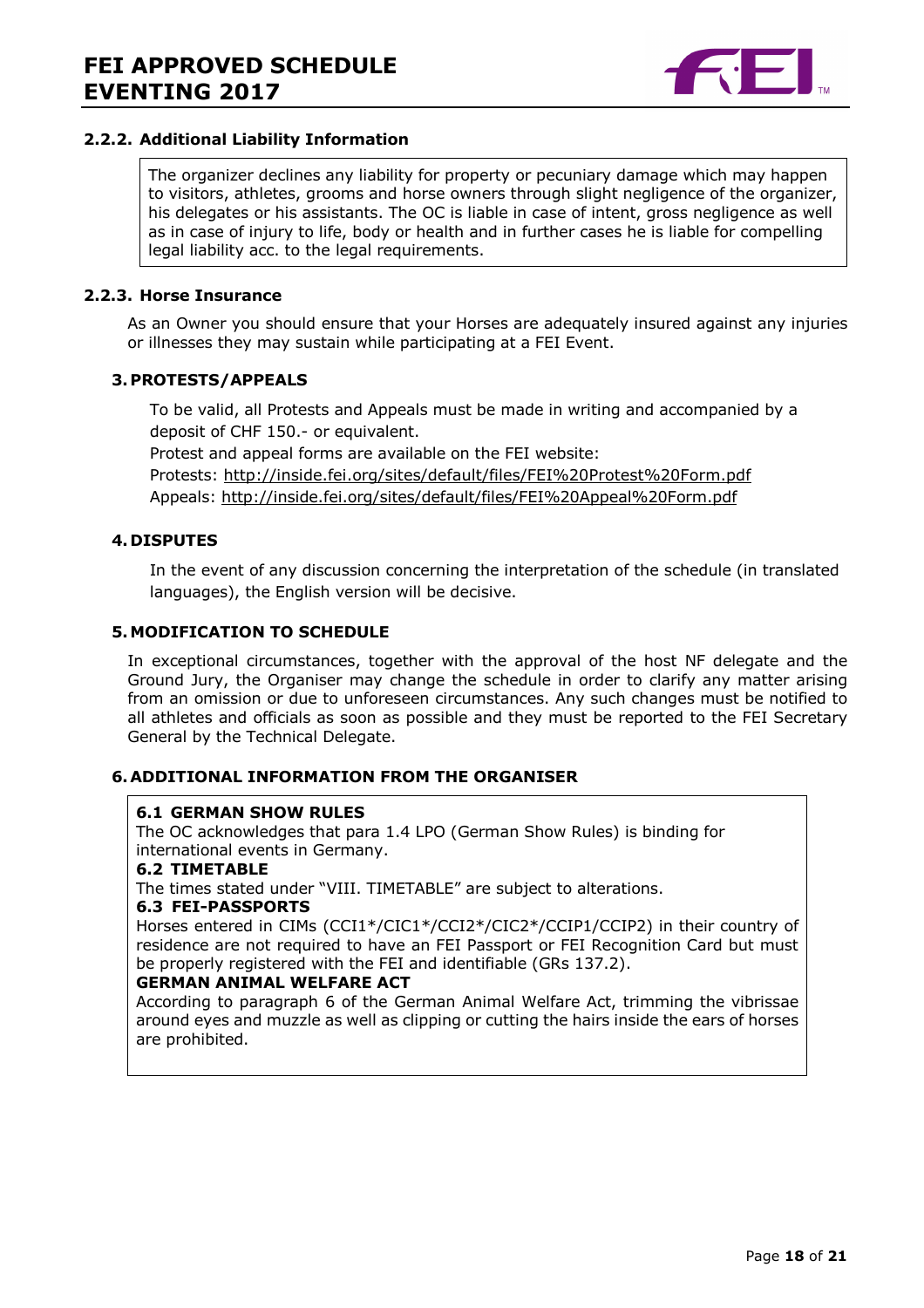

#### **7.MINIMUM AGE LIMITATION**

| <b>LEVEL</b> | <b>ATHLETES</b> | <b>HORSES</b> |
|--------------|-----------------|---------------|
| $1*$         | 14              |               |
| $2*$         | 16              |               |
| マ*           | 18              |               |
| $4* + CH3*$  | -8              |               |

#### **8.PRIZEMONEY DISTRIBUTION**

#### **IMPORTANT**

#### **The total amount of prize money shown for each Competition in the schedule must be distributed. (FEI General Regulations articles 127 and 128)**

The value of the  $1<sup>st</sup>$  prize must not exceed  $1/3$  of the total prize money distributed for the competition. The minimum number of prizes offered for each competition must be allocated on the basis of one prize for every commenced four Athletes, with a minimum of five prizes.

#### **DEDUCTIONS FROM PRIZE MONEY AT COMPETITIONS:**

#### Distribution of Prizes and Indemnities

All prize money and all prizes in kind rewarded instead of prize money as well as reimbursements (e. g. transport charges, travelling expenses) will be distributed acc. to FEI-RG Art. 127/128 following the last competition at the latest. The scheduled prizes are gross amounts.

Settlement will be done per athlete. Depending on the agreement with the horse owner, each athlete binds himself to pass on to the horse owners the prize money or prizes in kind rewarded instead of prize money. The organizer is allowed to deduct possibly outstanding debts of the athlete. Acc. to § 50a EstG this also applies to foreign horse owners. After having deducted the VAT from the prize money or prizes in kind rewarded instead of prize money, as a rule the following income tax will be due: no taxes up to 250 EUR, 15 % exceeding 250 EUR (in force as of 01.01.2009); plus solidarity fee (at present 5.5 %) of the income amount. Travelling expenses being taken over or reimbursed are only regarded as revenues if they exceed the actual costs and the reimbursement for additional meal allowances acc. to § 4 Abs. 5 Satz 1 Nr. 5 EstG. The tax deduction has to be certified on demand. Those foreign athletes being exempted from tax deduction are kindly asked to submit an exemption certificate either with the entry or on the first show day at the latest. Every athlete himself is responsible for the correctness of the details he submits.

If Athletes have to be placed equally, the money value of possible prizes in kind (e. g. a car) is divided accordingly.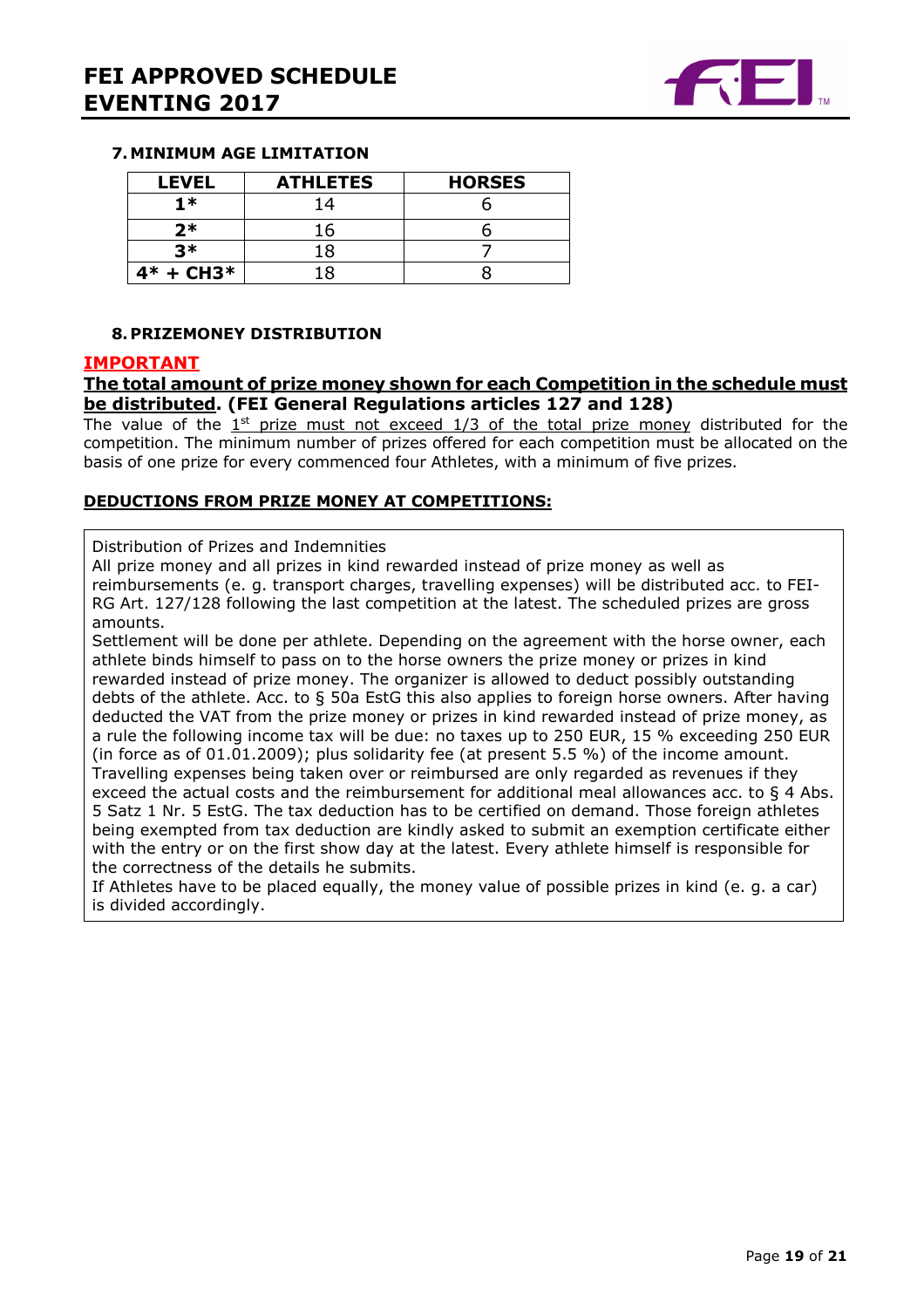

## **XV. ANNEXES**

## **1. FEI ENTRY SYSTEM**

Please fill the form below in order to provide you and the other members of your committee or your IT Providers access to the FEI Entry System.

| FEI ID <sup>1</sup> : | 10139988                       |                             |
|-----------------------|--------------------------------|-----------------------------|
| Name $*$ :            | Wiemann                        |                             |
| First Name*:          | Doris                          |                             |
| $E-Mail*$ :           | wolfgang@duw-sh.de             |                             |
| Access Rights*:       | $\boxtimes$ Admin <sup>2</sup> | $\Box$ Consult <sup>3</sup> |
| Events $4$ :          | $CIC1*$                        |                             |

<sup>1</sup> If already have an FEI user account.

<sup>2</sup> Provides you the required access to manage entries and substitutions and download entries/lists.

<sup>3</sup> You are just able to consult and download the entries/lists.

<sup>4</sup> Leave the field blank if the user deals with the entries of all events in the show.

**\* Mandatory Fields**